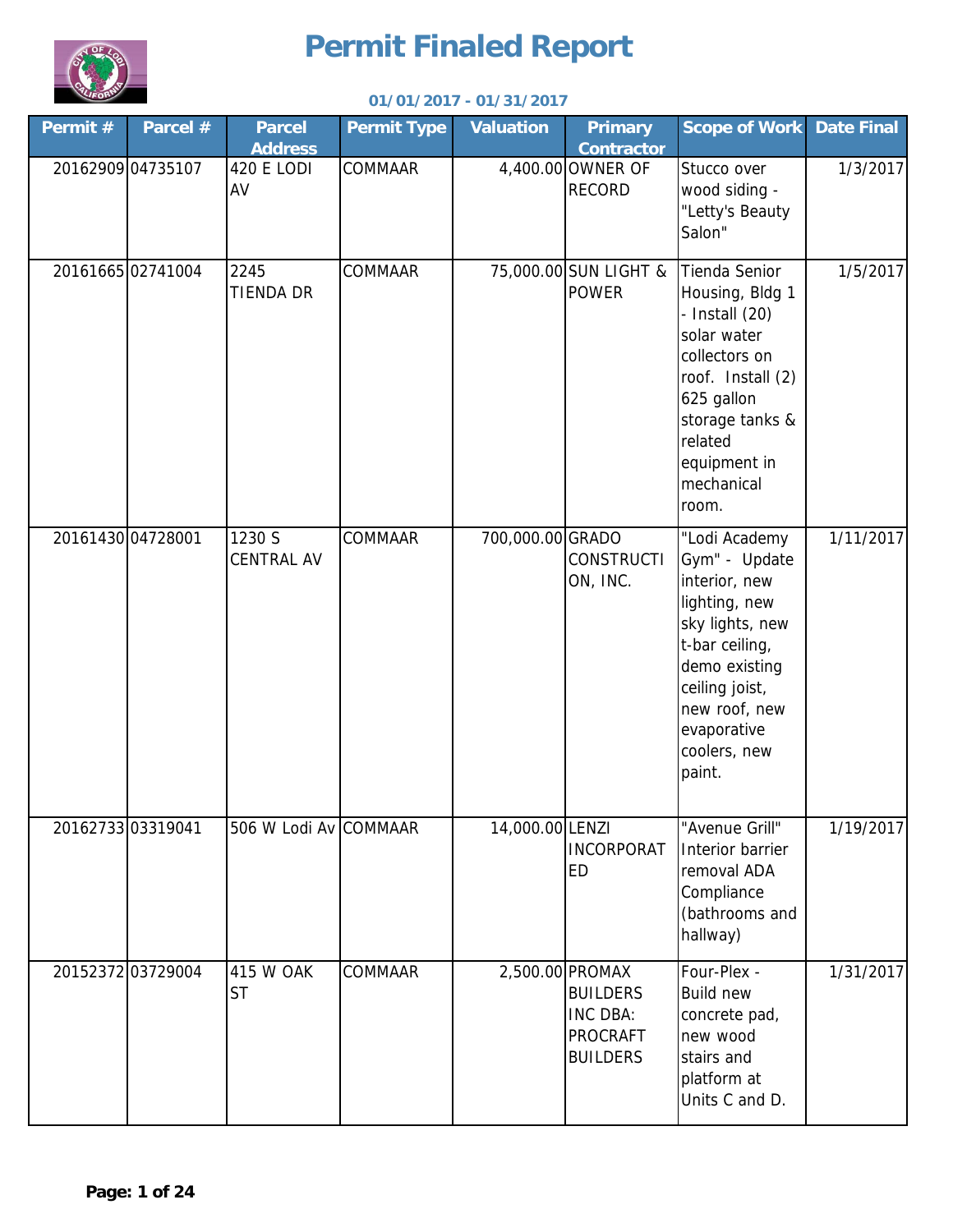

| Permit # | Parcel #          | <b>Parcel</b><br><b>Address</b>                         | <b>Permit Type</b> | <b>Valuation</b> | <b>Primary</b><br><b>Contractor</b>                                                                                   | <b>Scope of Work</b>                                                                                                                                             | <b>Date Final</b> |
|----------|-------------------|---------------------------------------------------------|--------------------|------------------|-----------------------------------------------------------------------------------------------------------------------|------------------------------------------------------------------------------------------------------------------------------------------------------------------|-------------------|
|          | 2016110105803012  | 1601 LOWER<br><b>SACRAMENT</b><br><b>RD</b>             | <b>COMMTI</b>      | 50,000.00 ELEVEN | <b>WESTERN</b><br><b>BUILDERS INC</b> for Subway                                                                      | Interior tenant<br>improvement<br>(inside new<br>Super Walmart)                                                                                                  | 1/10/2017         |
|          | 20161020 04904089 | 1040 E<br><b>TURNER RD</b>                              | <b>COMMTI</b>      | 65,000.00 PHILIP | <b>BRAUN</b><br><b>CONSTRUCTI</b><br>ON                                                                               | Suite B -<br>'Rightway Tax<br>Solutions LLC"<br>Tenant<br>Improvement -<br>build office<br>inside existing<br>metal building<br>with a footprint<br>of 2,450 sf. | 1/13/2017         |
|          | 2016135005803023  | 2602<br>KETTLEMAN<br>LN                                 | <b>COMMTI</b>      | 70,000.00 MARK   | <b>WOODLEY</b><br><b>FIRE</b><br>PROTECTION,<br>INC.                                                                  | "Deli Delicious"<br>Suite 120 -<br>Tenant<br>Improvement                                                                                                         | 1/19/2017         |
|          | 20170127 02742012 | 1379 S<br><b>LOWER</b><br><b>SACRAMENT</b><br><b>RD</b> | <b>DEMOLISH</b>    |                  | 2,500.00 GEWEKE<br><b>CONSTRUCTI</b><br>ON &<br><b>DEVELOPMEN</b><br>T                                                | @ suite 501 -<br>Remove walk-in<br>refrigerator/free<br>zer from<br>existing<br>restaurant                                                                       | 1/23/2017         |
|          | 20163019 04520326 | 523 S<br><b>SCHOOL ST</b>                               | <b>ELECSERV</b>    |                  | 1,800.00 SUSTAINABLE Upgrade<br><b>INFRASTRUCT</b><br>URES CORP.<br><b>DBA GREEN</b><br><b>ENERGY</b><br><b>STARS</b> | existing 100<br>amp main<br>service panel to<br>200 amp -<br>same location                                                                                       | 1/17/2017         |
|          | 20170132 03302216 | 310 S MILLS<br>AV                                       | <b>ELECSERV</b>    | 1,500.00 ASAP    | <b>ELECTRIC</b>                                                                                                       | Replace existing<br>100 amp service                                                                                                                              | 1/24/2017         |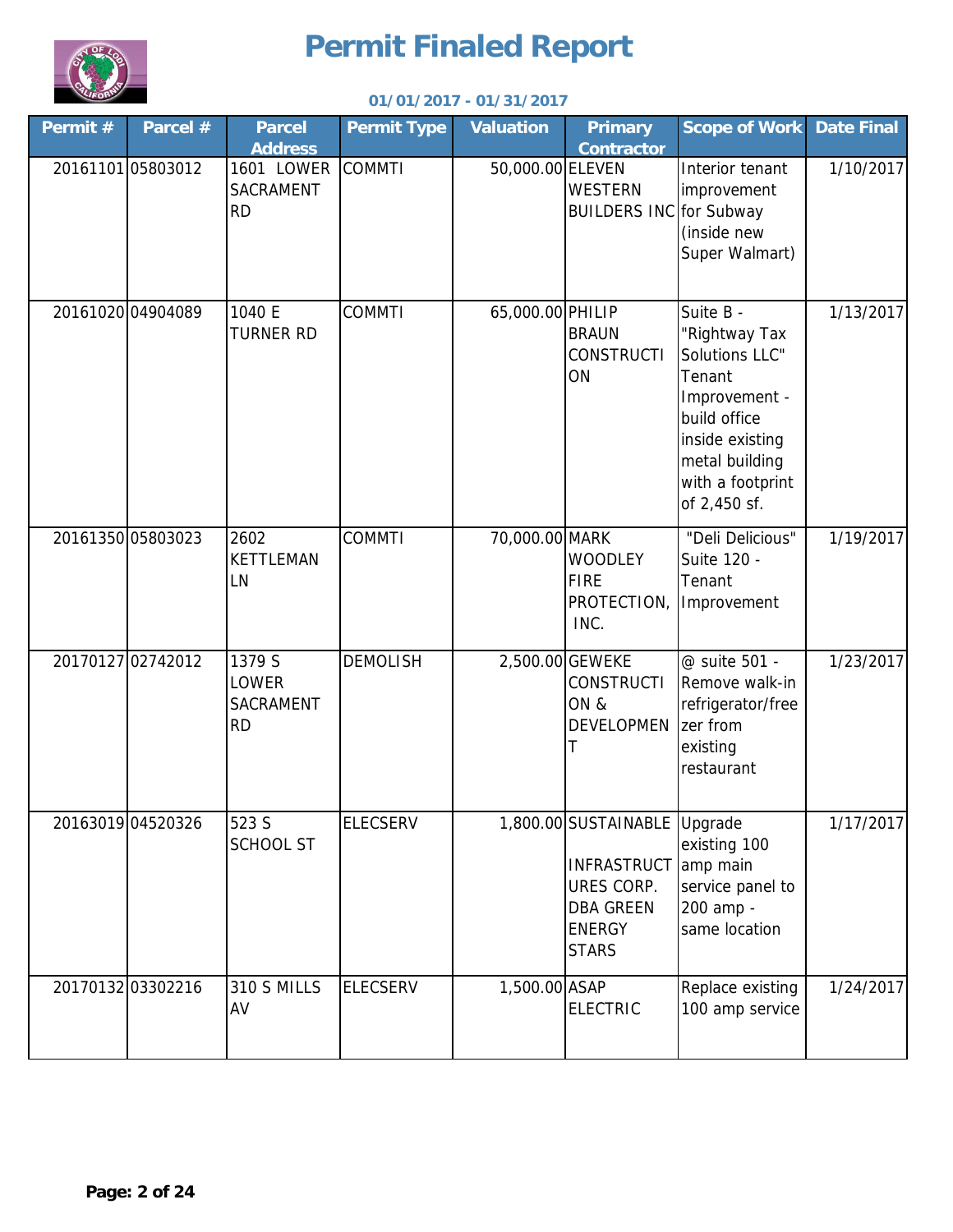

| Permit #          | Parcel #          | <b>Parcel</b><br><b>Address</b>      | <b>Permit Type</b> | <b>Valuation</b> | <b>Primary</b><br><b>Contractor</b>                         | <b>Scope of Work</b>                                                                                                         | <b>Date Final</b> |
|-------------------|-------------------|--------------------------------------|--------------------|------------------|-------------------------------------------------------------|------------------------------------------------------------------------------------------------------------------------------|-------------------|
| 20161184 03524041 |                   | 1700<br><b>MARIPOSA</b><br><b>WY</b> | <b>ELECSERV</b>    |                  | 1,500.00 MISSION<br><b>ELECTRIC</b>                         | Replace the<br>riser & relocate<br>(riser only) to<br>southwest<br>corner                                                    | 1/24/2017         |
|                   | 20161994 06204428 | 1448 S<br><b>CHURCH ST</b>           | <b>ELECSERV</b>    | 1,500.00 ASAP    | <b>ELECTRIC</b>                                             | Replace existing<br>100 amp<br>service panel.<br>Like for like.<br>Same location.                                            | 1/25/2017         |
|                   | 20163436 02910508 | 35 N ALLEN<br>DR                     | <b>EQUIP</b>       |                  | 5,450.00 GIDDENS<br><b>BROTHERS</b><br><b>INC</b>           | Install new<br>firplace insert.<br>Install new gas<br>line.                                                                  | 1/3/2017          |
|                   | 30080 04304604    | 210 S<br><b>SCHOOL ST</b>            | <b>EQUIP</b>       | 0.00             |                                                             | Replace 3<br>existing HVAC<br>units on roof<br>(Stop Work<br>issued on<br>6/15/2011                                          | 1/4/2017          |
|                   | 20161796 03123208 | 1127 S<br>DOVER DR                   | <b>EQUIP</b>       |                  | 7,500.00 PRO - TECH<br><b>HEATING &amp;</b><br>AIR          | Remove &<br>replace HVAC<br>split system                                                                                     | 1/4/2017          |
|                   | 20163450 06252033 | 634<br><b>HUMMINGBIR</b><br>D DR     | <b>EQUIP</b>       |                  | 4,000.00 OWNER OF<br><b>RECORD</b>                          | Convert wood<br>burning<br>fireplace to gas.<br>Run dedicated<br>gas line and<br>Install electrical<br>box for<br>ignighter. | 1/4/2017          |
|                   | 20163433 03118316 | 708<br><b>ALICANTE DR</b>            | <b>EQUIP</b>       |                  | 1,200.00 LAWSON'S<br>PLUMBING &<br><b>DRAIN</b><br>CLEANING | Replace Water<br>Heater in garage                                                                                            | 1/4/2017          |
|                   | 2017000503704106  | 1001 W ELM<br><b>ST</b>              | <b>EQUIP</b>       |                  | 1,200.00 OWNER OF<br><b>RECORD</b>                          | Replace Water<br>Heater in<br>basement                                                                                       | 1/4/2017          |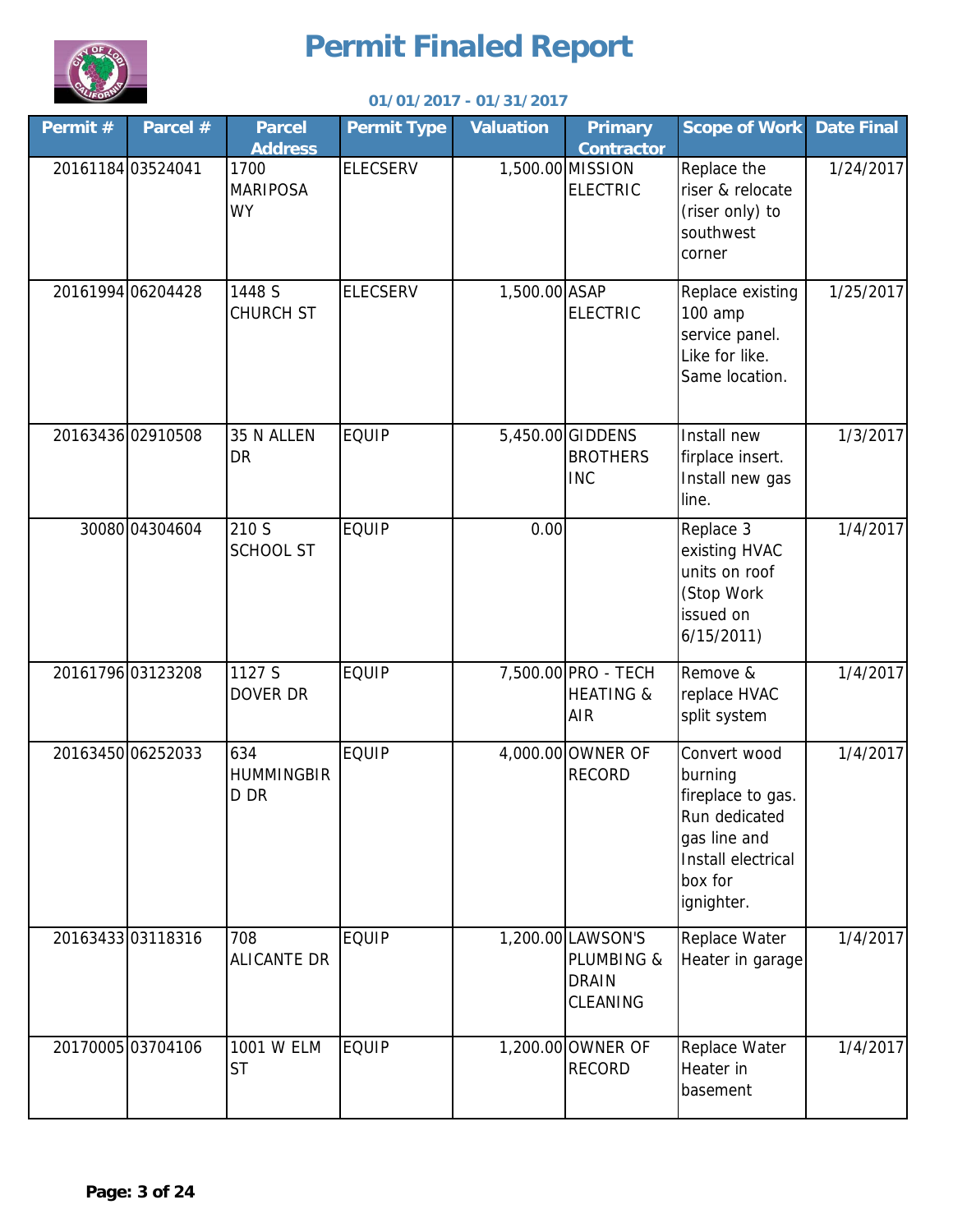

| Permit #          | Parcel #          | <b>Parcel</b><br><b>Address</b>      | <b>Permit Type</b> | <b>Valuation</b> | <b>Primary</b><br><b>Contractor</b>                            | <b>Scope of Work</b>                                                                        | <b>Date Final</b> |
|-------------------|-------------------|--------------------------------------|--------------------|------------------|----------------------------------------------------------------|---------------------------------------------------------------------------------------------|-------------------|
|                   | 20162961 03704203 | 115 N<br><b>FAIRMONT AV</b>          | <b>EQUIP</b>       | 1,500.00 STALEY  | <b>CONSTRUCTI</b><br>ON SERVICES                               | Upgrade<br>electrical<br>service to<br>200amp. Same<br>location.                            | 1/4/2017          |
|                   | 20162997 04135034 | 927<br><b>COMANCHE</b><br><b>WY</b>  | <b>EQUIP</b>       | 5,500.00 STAR    | MECHANICAL                                                     | Replace HVAC<br>package unit<br>like for like                                               | 1/4/2017          |
|                   | 20162286 05837015 | 2209 LUPINE<br>CT                    | <b>EQUIP</b>       |                  | 19,818.00 HONEYS AIR<br><b>INC</b>                             | Replace existing<br><b>HVAC split</b><br>system - same<br>locations                         | 1/4/2017          |
|                   | 20162867 03108023 | 1214<br><b>GLENHURST</b><br>DR       | <b>EQUIP</b>       | 12,856.00 TOKAY  | <b>HEATING</b><br>AND AIR<br>CONDITIONIN furnace in<br>G       | Replace existing<br>split system,<br>AC on roof,<br>garage and R-8<br>ducting               | 1/4/2017          |
| 20162487 03524041 |                   | 1700<br><b>MARIPOSA</b><br><b>WY</b> | <b>EQUIP</b>       | 1,300.00 ABC     | <b>PLUMBING</b><br>HEATING &<br><b>AIR</b><br>CONDITIONIN<br>G | Relocate gas<br>line from meter<br>to house                                                 | 1/5/2017          |
|                   | 20162975 06232037 | 1806 S<br>SACRAMENTO<br><b>ST</b>    | <b>EQUIP</b>       | 16,919.00 BELL   | <b>BROTHER'S</b><br><b>HEATING</b><br>AND AIR INC.             | <b>HVAC</b><br>changeout split<br>system. Install<br>all new<br>ductwork. Same<br>location. | 1/5/2017          |
|                   | 20162807 02923007 | 2536<br><b>BAYBERRY DR</b>           | <b>EQUIP</b>       | 1,000.00 TOKAY   | <b>HEATING</b><br>AND AIR<br>CONDITIONIN<br>G                  | Replace Water<br>Heater                                                                     | 1/5/2017          |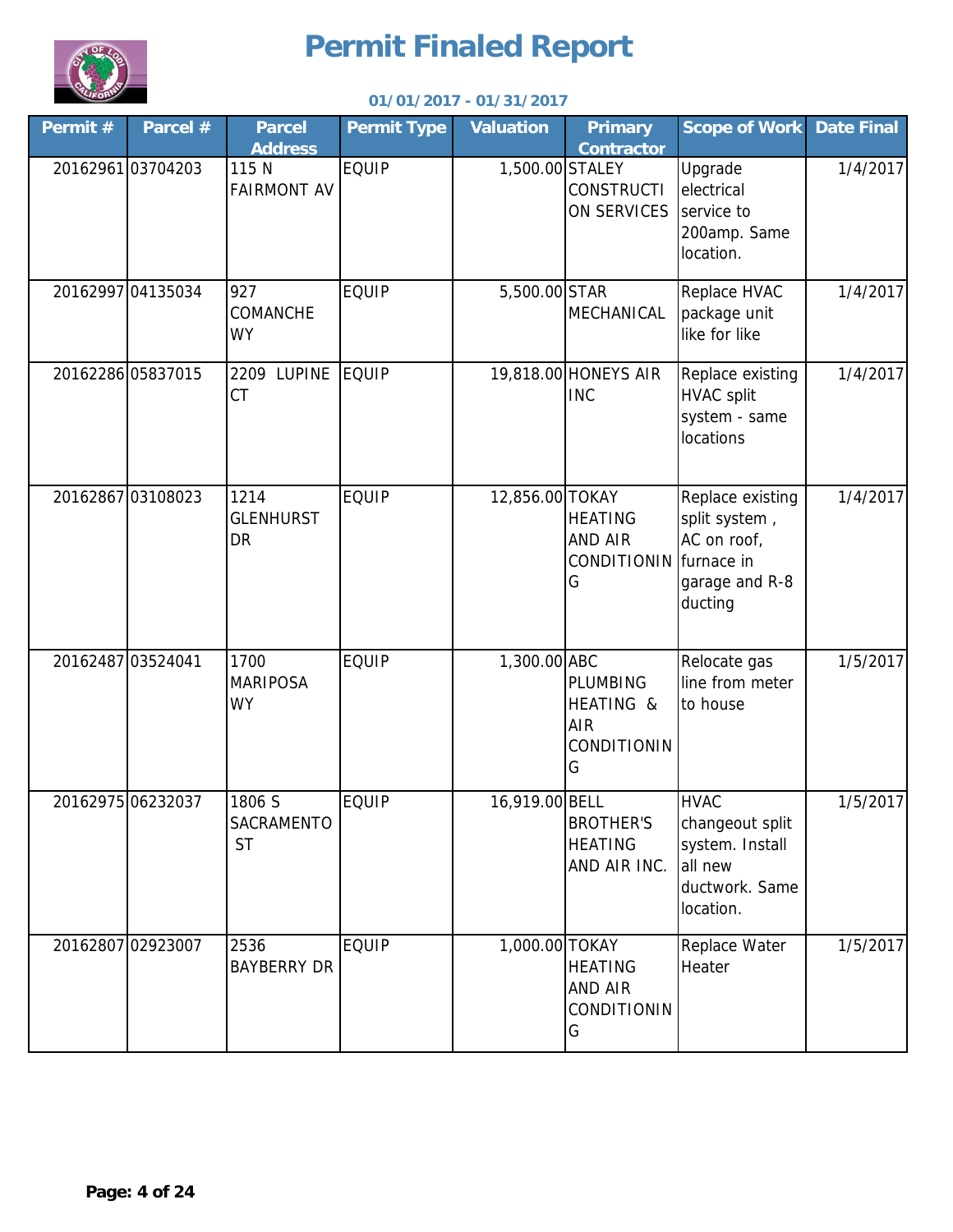

| Permit # | Parcel #          | <b>Parcel</b><br><b>Address</b>      | <b>Permit Type</b> | <b>Valuation</b> | <b>Primary</b><br><b>Contractor</b>                            | <b>Scope of Work</b>                                                                    | <b>Date Final</b> |
|----------|-------------------|--------------------------------------|--------------------|------------------|----------------------------------------------------------------|-----------------------------------------------------------------------------------------|-------------------|
|          | 20163229 04131001 | 1000<br><b>WINTUN DR</b>             | <b>EQUIP</b>       | 9,976.00 TOKAY   | <b>HEATING</b><br>AND AIR<br><b>CONDITIONIN</b><br>G           | Replacing<br>existing split<br>system on<br>ground replace<br>existing ducting          | 1/5/2017          |
|          | 20163230 04131001 | 1000<br><b>WINTUN DR</b>             | <b>EQUIP</b>       | 9,976.00 TOKAY   | <b>HEATING</b><br>AND AIR<br>CONDITIONIN<br>G                  | Replace existing<br>water heater                                                        | 1/5/2017          |
|          | 2017001106219017  | 1803 S<br><b>STOCKTON ST</b>         | <b>EQUIP</b>       | 1,500.00 EJ      | <b>CONSTRUCTI</b><br>ON CO.                                    | Suite B - Install<br>3750 cfm<br>ventilation fan                                        | 1/5/2017          |
|          | 20163451 05816083 | 2100 W<br><b>KETTLEMAN</b><br>LN     | <b>EQUIP</b>       | 3,300.00 BAKERS  | <b>HEATING &amp;</b><br>AIR                                    | Replace existing<br>furnace only in<br>attic                                            | 1/5/2017          |
|          | 20161726 03524041 | 1700<br><b>MARIPOSA</b><br><b>WY</b> | <b>EQUIP</b>       | 2,835.00 ABC     | <b>PLUMBING</b><br>HEATING &<br><b>AIR</b><br>CONDITIONIN<br>G | Re-route sewer<br>line, 50' to<br>accommodate<br>new pool                               | 1/5/2017          |
|          | 20170025 03907017 | 943<br><b>MASON</b><br><b>ST</b>     | <b>EQUIP</b>       |                  | 1,500.00 PHIL AND<br><b>PAUL'S</b><br>PLUMBING                 | Replace Water<br>Heater in garage                                                       | 1/9/2017          |
|          | 2016328302919035  | 2324<br><b>BURTON WY</b>             | <b>EQUIP</b>       |                  | 750.00 ALL VALLEY<br><b>PLUMBING</b><br>INC.                   | Replace Water<br>Heater in garage                                                       | 1/10/2017         |
|          | 20163286 02709022 | 2388<br>CABRILLO CI                  | <b>EQUIP</b>       |                  | 5,500.00 LAWSON'S<br>PLUMBING &<br><b>DRAIN</b><br>CLEANING    | Sewer<br>replacement<br>from house to<br>rear fence line<br>area -<br><b>Trenchless</b> | 1/10/2017         |
|          | 20162285 03702204 | 500 N<br><b>FAIRMONT AV</b>          | <b>EQUIP</b>       |                  | 13,762.00 HONEYS AIR<br><b>INC</b>                             | Replace HVAC<br>split system.                                                           | 1/10/2017         |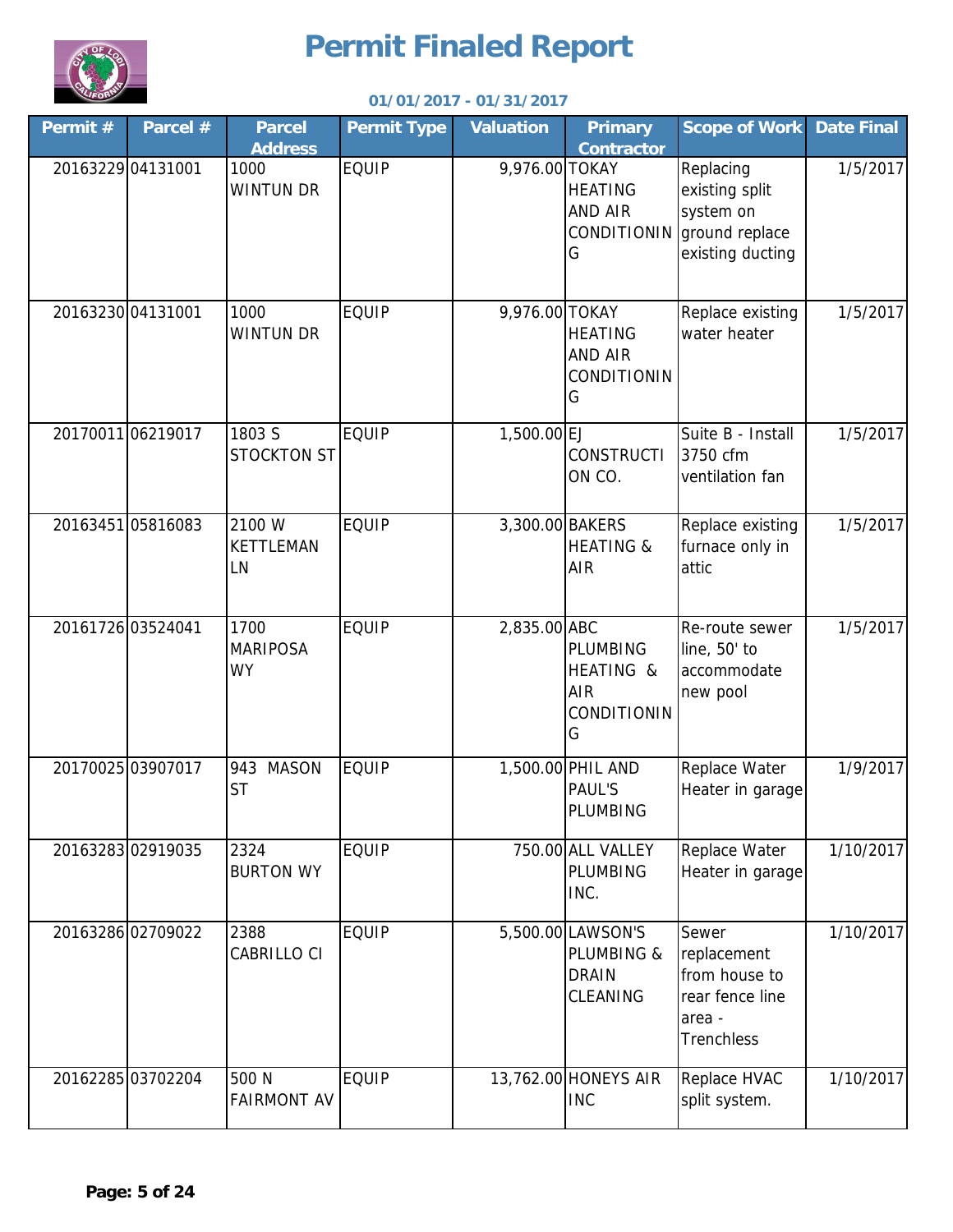

| Permit # | Parcel #          | <b>Parcel</b><br><b>Address</b> | <b>Permit Type</b> | <b>Valuation</b> | <b>Primary</b><br><b>Contractor</b>                                          | <b>Scope of Work</b>                                                  | <b>Date Final</b> |
|----------|-------------------|---------------------------------|--------------------|------------------|------------------------------------------------------------------------------|-----------------------------------------------------------------------|-------------------|
|          | 20162735 01547014 | 2400 EILERS<br>#1505 LN         | <b>EQUIP</b>       |                  | 850.00 ABILITY<br><b>ACCESS</b><br>PLUMBING &<br><b>ROOTER</b>               | Unit #1505<br>Replace Water<br>Heater                                 | 1/10/2017         |
|          | 20161848 02928032 | 433<br><b>MADRONE CT</b>        | <b>EQUIP</b>       |                  | 850.00 ABILITY<br><b>ACCESS</b><br>PLUMBING &<br><b>ROOTER</b>               | Replace Water<br>Heater in garage                                     | 1/10/2017         |
|          | 20161792 03937020 | 1743 LE BEC<br>CT               | <b>EQUIP</b>       |                  | 500.00 STEVE<br><b>GARRISON</b><br>PLUMBING,<br>INC.                         | Install<br>dedicated gas<br>line for gas<br>stove top                 | 1/10/2017         |
|          | 20163421 03117010 | 500 PARK ST                     | <b>EQUIP</b>       | 8,979.00 LODI    | <b>SERVICE</b><br><b>HEATING &amp;</b><br>COOLING                            | "Life Line<br>Church" HVAC<br>rooftop<br>changeout. Like<br>for like. | 1/11/2017         |
|          | 2016333303311026  | 310 S<br><b>ORANGE AV</b>       | <b>EQUIP</b>       |                  | 435.00 AMERICAN<br>PLUMBING                                                  | Apt #10 -<br>Exchange wall<br>heater in<br>hallway                    | 1/12/2017         |
|          | 20163342 03311026 | 310 S<br><b>ORANGE AV</b>       | <b>EQUIP</b>       |                  | 435.00 AMERICAN<br>PLUMBING                                                  | Apt #70 -<br>Exchange wall<br>heater in<br>hallway                    | 1/12/2017         |
|          | 20161079 03905103 | 1132 LAKE<br><b>HOME DR</b>     | <b>EQUIP</b>       | 3,880.00 BAKERS  | <b>HEATING &amp;</b><br><b>AIR</b>                                           | Replace furnace<br>in existing<br>location (closet)                   | 1/12/2017         |
|          | 2016146205819007  | 1720 CAPE<br>COD CI             | <b>EQUIP</b>       | 5,000.00 DENNIS  | <b>KAISER</b>                                                                | Replace Heater<br>Coil and<br>Condenser                               | 1/12/2017         |
|          | 20162264 03315049 | 826 S<br><b>FAIRMONT AV</b>     | <b>EQUIP</b>       |                  | 9,123.00 ALL AIR INC<br>DBA: ALL<br>AIR HEATING<br>& AIR<br>CONDITIONIN<br>G | Replace HVAC<br>package unit<br>like for like @<br>828 S. Fairmont    | 1/13/2017         |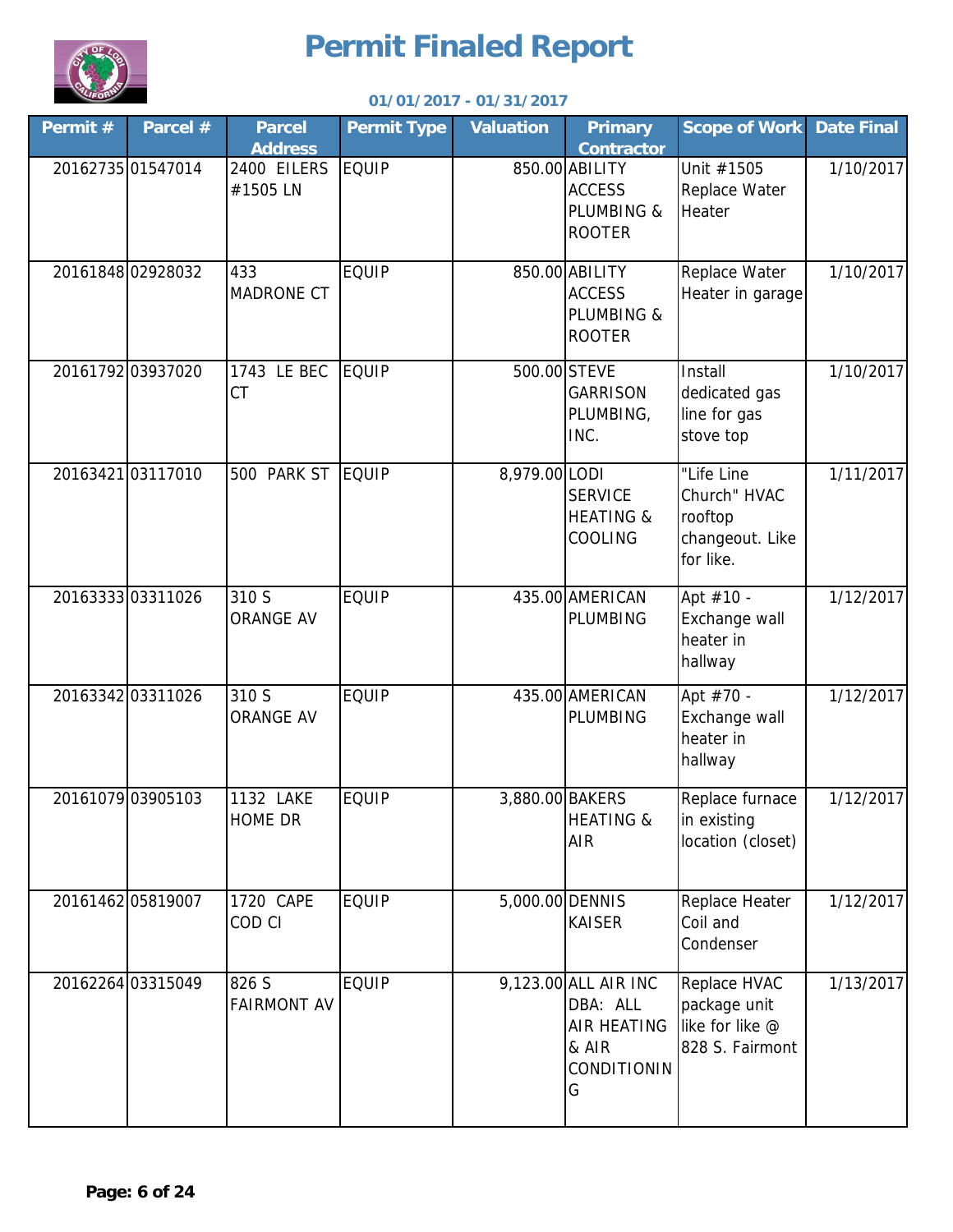

| Permit # | Parcel #          | <b>Parcel</b><br><b>Address</b>          | <b>Permit Type</b> | <b>Valuation</b> | <b>Primary</b><br><b>Contractor</b>                                       | <b>Scope of Work</b>                                                                                                                                                                                                             | <b>Date Final</b> |
|----------|-------------------|------------------------------------------|--------------------|------------------|---------------------------------------------------------------------------|----------------------------------------------------------------------------------------------------------------------------------------------------------------------------------------------------------------------------------|-------------------|
|          | 20162960 04527015 | 1104 S<br><b>SACRAMENTO</b><br><b>ST</b> | <b>EQUIP</b>       |                  | 4,500.00 MISSION<br><b>ELECTRIC</b>                                       | Relocate and<br>upgrade<br>electrical<br>service from<br>100 amp to 400<br>amp. Comm.<br>Bldg.                                                                                                                                   | 1/13/2017         |
|          | 20163037 06246022 | 248<br><b>DUNSMUIR</b><br>DR             | <b>EQUIP</b>       |                  | 1.00 HONEYS AIR<br><b>INC</b>                                             | Replace existing<br><b>HVAC Split</b><br>system                                                                                                                                                                                  | 1/17/2017         |
|          | 20163406 06010003 | 601<br><b>WIMBLEDON</b><br>DR            | <b>EQUIP</b>       |                  | 6,180.00 DE HART<br><b>PLUMBING</b><br><b>HEATING &amp;</b><br><b>AIR</b> | Located at unit<br>13 Replace<br>package HVAC<br>unit on roof                                                                                                                                                                    | 1/17/2017         |
|          | 20161644 06267015 | 1819<br><b>CHEROKEE</b><br>#57 LN        | <b>EQUIP</b>       |                  | 7,050.00 Air Squared<br>Mechanical                                        | "Apt<br><b>Bldg</b> "Replace<br>HVAC package<br>unit on roof<br>same location<br>like for like                                                                                                                                   | 1/18/2017         |
|          | 20163025 04123009 | <b>312 N MAIN</b><br><b>ST</b>           | <b>EQUIP</b>       | 6,000.00 DIEHL'S | <b>ELECTRIC</b>                                                           | Install new Sub-<br>Panel for<br>existing 200<br>Main panel, 2<br>new electrical<br>outlets, one<br>Door Machine<br>220 single-<br>phase hook up<br>and one Dust<br>Collector three-<br>phase hook up<br>(could be an<br>outlet) | 1/18/2017         |
|          | 20170036 03328005 | 1117 W<br><b>TOKAY ST</b>                | <b>EQUIP</b>       |                  | 16,000.00 J H SIMPSON<br>CO                                               | "Comm Bldg"<br>Replace (2) 3<br>ton package<br>units. like for<br>like.                                                                                                                                                          | 1/18/2017         |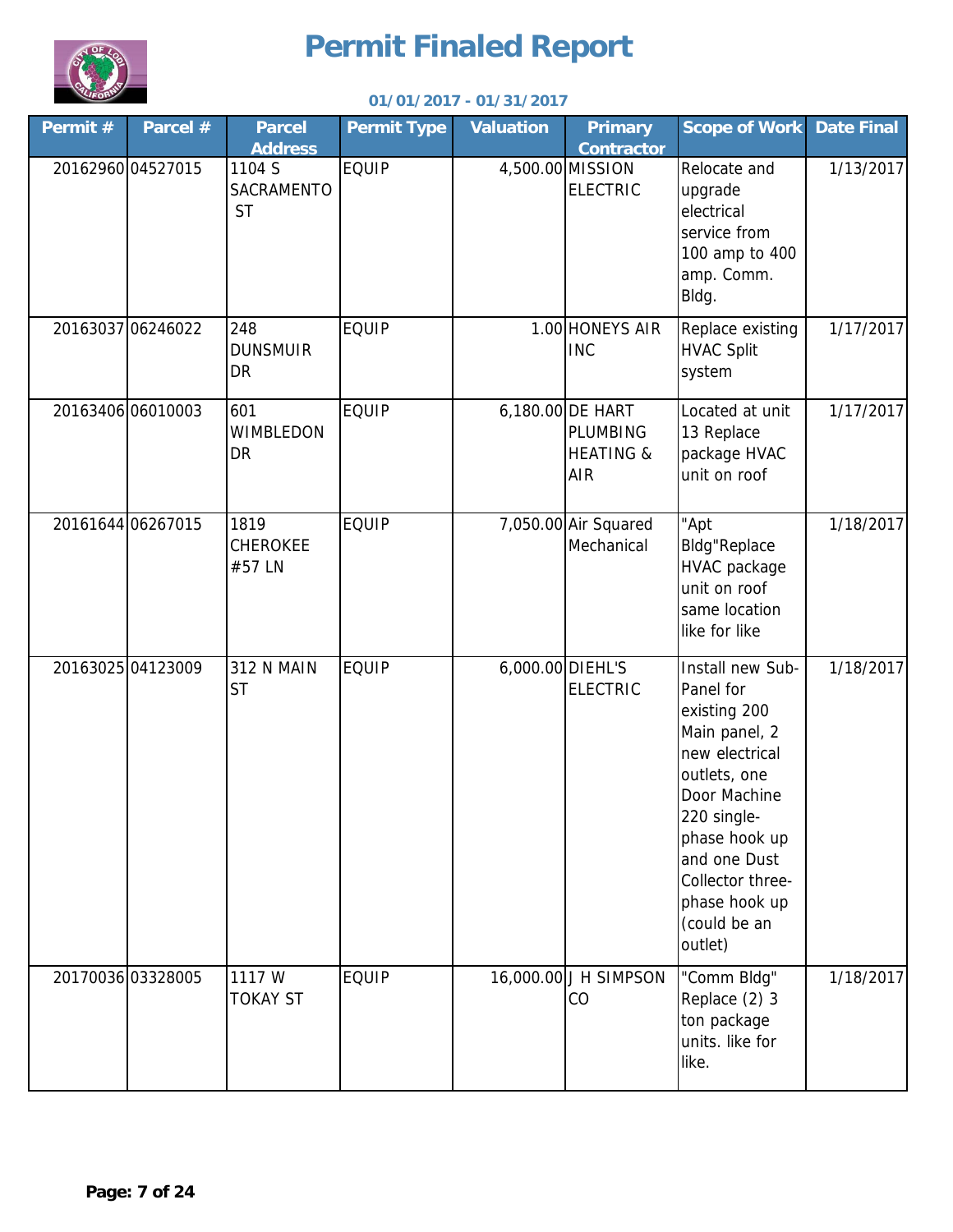

| Permit # | Parcel #          | <b>Parcel</b><br><b>Address</b>          | <b>Permit Type</b> | <b>Valuation</b> | <b>Primary</b><br><b>Contractor</b>                                                                   | <b>Scope of Work</b>                                                     | <b>Date Final</b> |
|----------|-------------------|------------------------------------------|--------------------|------------------|-------------------------------------------------------------------------------------------------------|--------------------------------------------------------------------------|-------------------|
|          | 2016306106009044  | 1844<br><b>SCARBOROUG</b><br>H DR        | <b>EQUIP</b>       | 8,600.00 SCOTT   | LOVOTTI                                                                                               | 3-ton HVAC<br>split system<br>change out &<br>ductwork                   | 1/19/2017         |
|          | 20162908 02904503 | 934<br><b>RUTLEDGE DR</b>                | <b>EQUIP</b>       |                  | 7,248.00 ALL AIR INC.<br><b>DBA ALL AIR</b><br><b>HEATING &amp;</b><br><b>AIR</b><br>CONDITIONIN<br>G | Change out<br>HVAC package<br>unit                                       | 1/19/2017         |
|          | 20162021 03917022 | 729 LOUIE<br>AV                          | <b>EQUIP</b>       | 14,500.00 TOKAY  | <b>HEATING</b><br>AND AIR<br>CONDITIONIN the roof &<br>G                                              | <b>HVAC</b> replace<br>existing<br>package unit on<br>ductina            | 1/19/2017         |
|          | 20162471 03302515 | 400<br><b>KENSINGTON</b><br><b>WY</b>    | <b>EQUIP</b>       | 1,200.00 Ruth    | Construction,<br>Inc. dba<br>Home<br>Improvement                                                      | Replace Water<br>Heater                                                  | 1/23/2017         |
|          | 20162441 03302515 | 400<br><b>KENSINGTON</b><br><b>WY</b>    | <b>EQUIP</b>       |                  | 12,750.00 GIDDENS<br><b>BROTHERS</b><br><b>INC</b>                                                    | Replace<br><b>HVACsplit</b><br>system like for<br>like                   | 1/23/2017         |
|          | 20170070 03319041 | 506 W Lodi Av EQUIP                      |                    | 1,500.00 ABC     | PLUMBING<br>HEATING &<br><b>AIR</b><br>CONDITIONIN dishwashing<br>G                                   | "Avenue Grill"<br>Install floor<br>clean out next<br>to sink in<br>area. | 1/23/2017         |
|          | 20163417 03730017 | 233 S<br>PLEASANT AV                     | <b>EQUIP</b>       |                  | 18,354.00 HONEYS AIR<br><b>INC</b>                                                                    | Replace existing<br><b>HVAC split</b><br>system                          | 1/24/2017         |
|          | 20162999 02932073 | 2462<br><b>CENTRAL</b><br><b>PARK DR</b> | <b>EQUIP</b>       |                  | 1,350.00 HENDERSON<br>BROS. CO.<br>INC.                                                               | Replace water<br>heater in garage                                        | 1/24/2017         |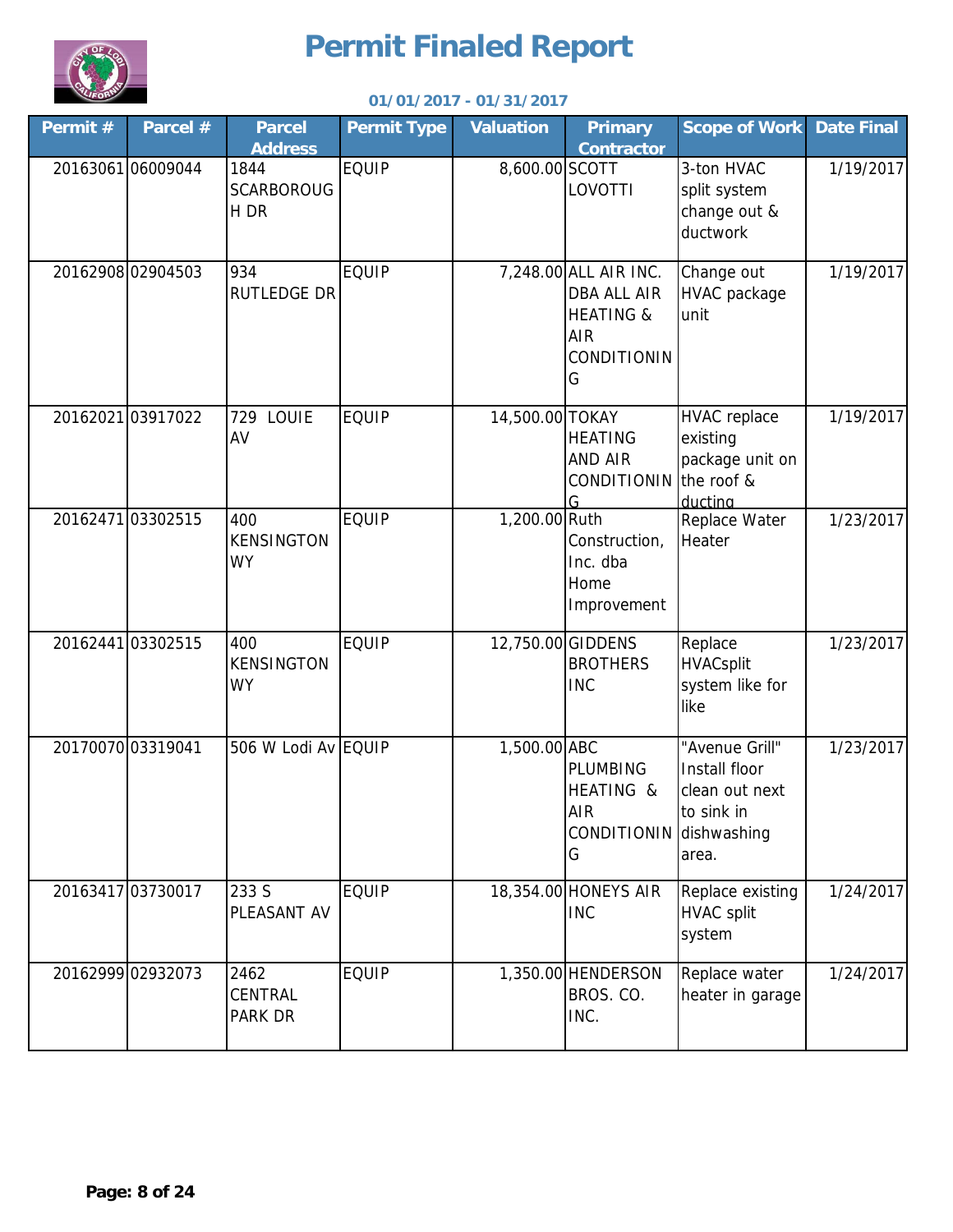

| Permit # | Parcel #          | <b>Parcel</b><br><b>Address</b>      | <b>Permit Type</b> | <b>Valuation</b> | <b>Primary</b><br><b>Contractor</b>                | <b>Scope of Work</b>                                                                      | <b>Date Final</b> |
|----------|-------------------|--------------------------------------|--------------------|------------------|----------------------------------------------------|-------------------------------------------------------------------------------------------|-------------------|
|          | 20163392 03517231 | 420 N LOMA<br>DR                     | <b>EQUIP</b>       | 5,000.00 J & J   | <b>HEATING &amp;</b><br>AIR INC.                   | Replace existing<br>roof top gas<br>pack with new<br>in exact<br>location<br>"Triplex" #5 | 1/24/2017         |
|          | 2016307803524026  | 1517<br><b>MARIPOSA</b><br><b>WY</b> | <b>EQUIP</b>       |                  | 10,535.00 HONEYS AIR<br><b>INC</b>                 | Replace existing<br><b>HVAC</b> on roof                                                   | 1/25/2017         |
|          | 20162569 04103011 | 311 PALM AV                          | EQUIP              | 7,200.00 B & W   | MECHANICAL<br><b>INC</b>                           | Replace existing<br>2 ton HVAC<br>split system                                            | 1/25/2017         |
|          | 20170048 02944037 | <b>716 LIVE</b><br>OAK WY            | <b>EQUIP</b>       | 5,825.00 BELL    | <b>BROTHER'S</b><br><b>HEATING</b><br>AND AIR INC. | Replace Water<br>Heater. Like for<br>like                                                 | 1/25/2017         |
|          | 20170059 06237068 | 427<br><b>CENTURY BL</b>             | <b>EQUIP</b>       |                  | 1,225.00 CALIFORNIA<br><b>DELTA</b><br>MECHANICAL  | Replace water<br>heater like for<br>like.                                                 | 1/26/2017         |
|          | 2016277803719013  | <b>145 S ROSE</b><br><b>ST</b>       | <b>EQUIP</b>       |                  | 4,900.00 GIDDENS<br><b>BROTHERS</b><br><b>INC</b>  | Fireplace insert<br>using existing<br>1/2"gas line.                                       | 1/26/2017         |
|          | 20163099 03314409 | 758 S<br>CRESCENT AV                 | <b>EQUIP</b>       | 15,884.10 BONNEY | PLUMBING,<br><b>INC</b>                            | Replace existing<br>roof top<br>package unit                                              | 1/26/2017         |
|          | 20161962 02720053 | 815 EVERT<br>CT                      | <b>EQUIP</b>       |                  | 9,500.00 J R PUTMAN<br>INC.                        | <b>HVAC change</b><br>out split system<br>closet/ground<br>Like for like                  | 1/27/2017         |
|          | 20162647 06234042 | 1823<br>SONGBIRD PL                  | <b>EQUIP</b>       |                  | 9,058.00 HONEYS AIR<br><b>INC</b>                  | Replace HVAC<br>package unit on<br>roof                                                   | 1/27/2017         |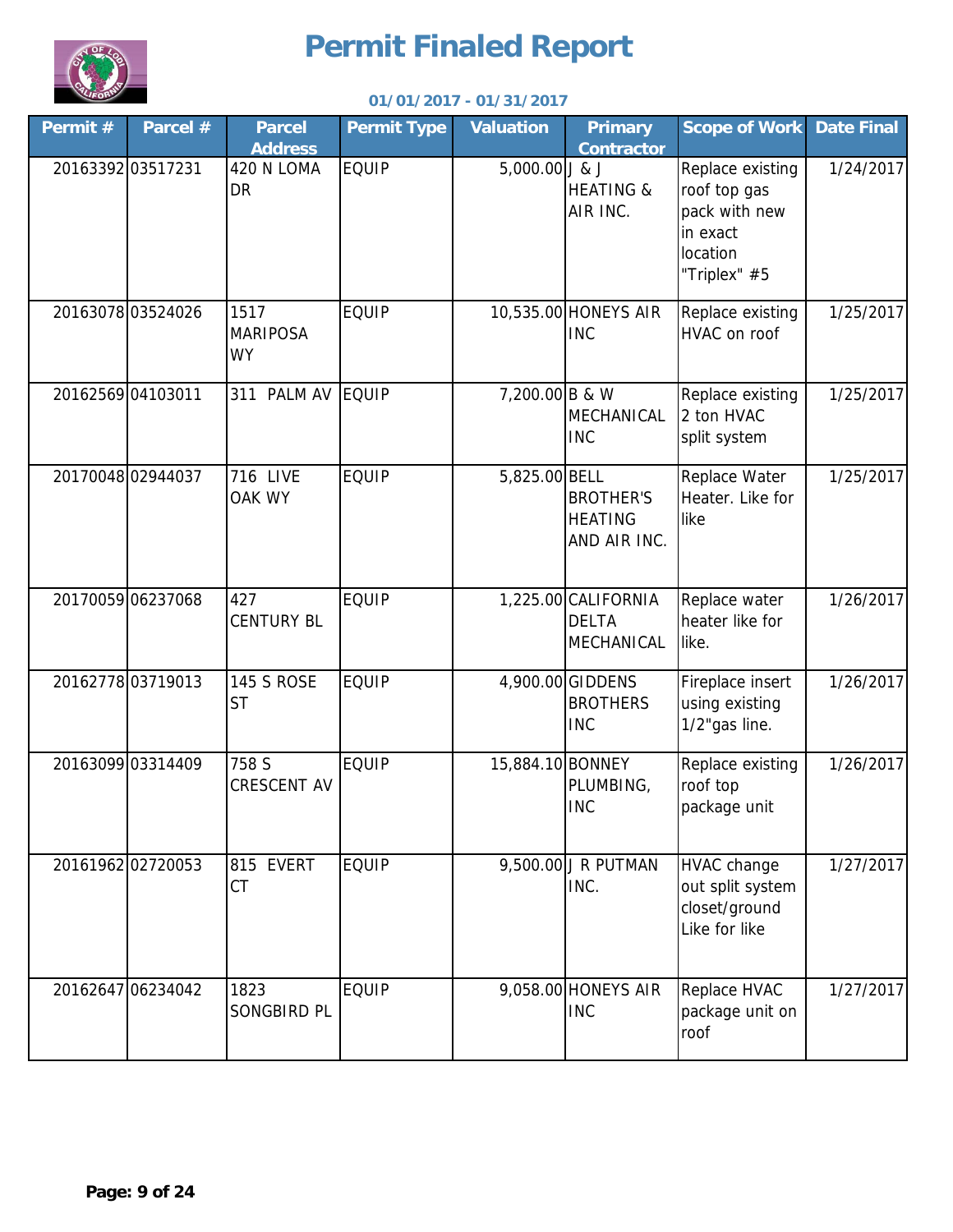

| Permit $#$ | Parcel #          | <b>Parcel</b><br><b>Address</b>       | <b>Permit Type</b> | <b>Valuation</b> | <b>Primary</b><br><b>Contractor</b>                         | <b>Scope of Work</b>                                                                                                                                    | <b>Date Final</b> |
|------------|-------------------|---------------------------------------|--------------------|------------------|-------------------------------------------------------------|---------------------------------------------------------------------------------------------------------------------------------------------------------|-------------------|
|            | 20170057 03324014 | 1418 W<br><b>TOKAY ST</b>             | <b>EQUIP</b>       | 8,450.00 BAKERS  | <b>HEATING &amp;</b><br><b>AIR</b>                          | Replace<br>furnace, coil<br>and<br>condensor. (HVA<br>C garage and<br>ground).                                                                          | 1/27/2017         |
|            | 2017005803523008  | 415<br><b>WESTWOOD</b><br>AV          | <b>EQUIP</b>       |                  | 2,010.00 Truteam of<br>California Inc                       | Replace Water<br>Heater                                                                                                                                 | 1/27/2017         |
|            | 2017014104511002  | <b>400 W VINE</b><br><b>ST</b>        | <b>EQUIP</b>       |                  | 5,500.00 LAWSON'S<br>PLUMBING &<br><b>DRAIN</b><br>CLEANING | Replace sewer<br>line (also runs<br>thru 408 W.<br>Vine St)                                                                                             | 1/30/2017         |
|            | 20162933 02914012 | 2141 W<br><b>WALNUT ST</b>            | <b>EQUIP</b>       | 6,000.00 SCOTT   | LOVOTTI                                                     | Replace<br>Ductwork only                                                                                                                                | 1/30/2017         |
|            | 2016310303302516  | 320<br><b>KENSINGTON</b><br><b>WY</b> | <b>EQUIP</b>       |                  | 9,536.00 GRIZZLY<br>MECHANICAL<br><b>SERVICES</b>           | <b>HVAC</b><br>changeout. split<br>system. Seal<br>ductwork.                                                                                            | 1/31/2017         |
|            | 20163292 03302516 | 320<br><b>KENSINGTON</b><br><b>WY</b> | <b>EQUIP</b>       | 4,500.00 STEVE   | <b>GARRISON</b><br>PLUMBING,<br>INC.                        | Remove tank<br>type water<br>heater and<br>install tankless<br>mounted on<br>outside wall.<br>Run a dedicated<br>3/4" gas line for<br>new tankless.     | 1/31/2017         |
|            | 20170033 03315037 | 901 W VINE<br><b>ST</b>               | <b>EQUIP</b>       |                  | 2,500.00 OWNER OF<br><b>RECORD</b>                          | Dig trench to<br>expose 25 ft of<br>old orangeburg<br>sewer pipe.<br>Replace with 4"<br>ABS pipe, hubs<br>and couplers as<br>required to join<br>units. | 1/31/2017         |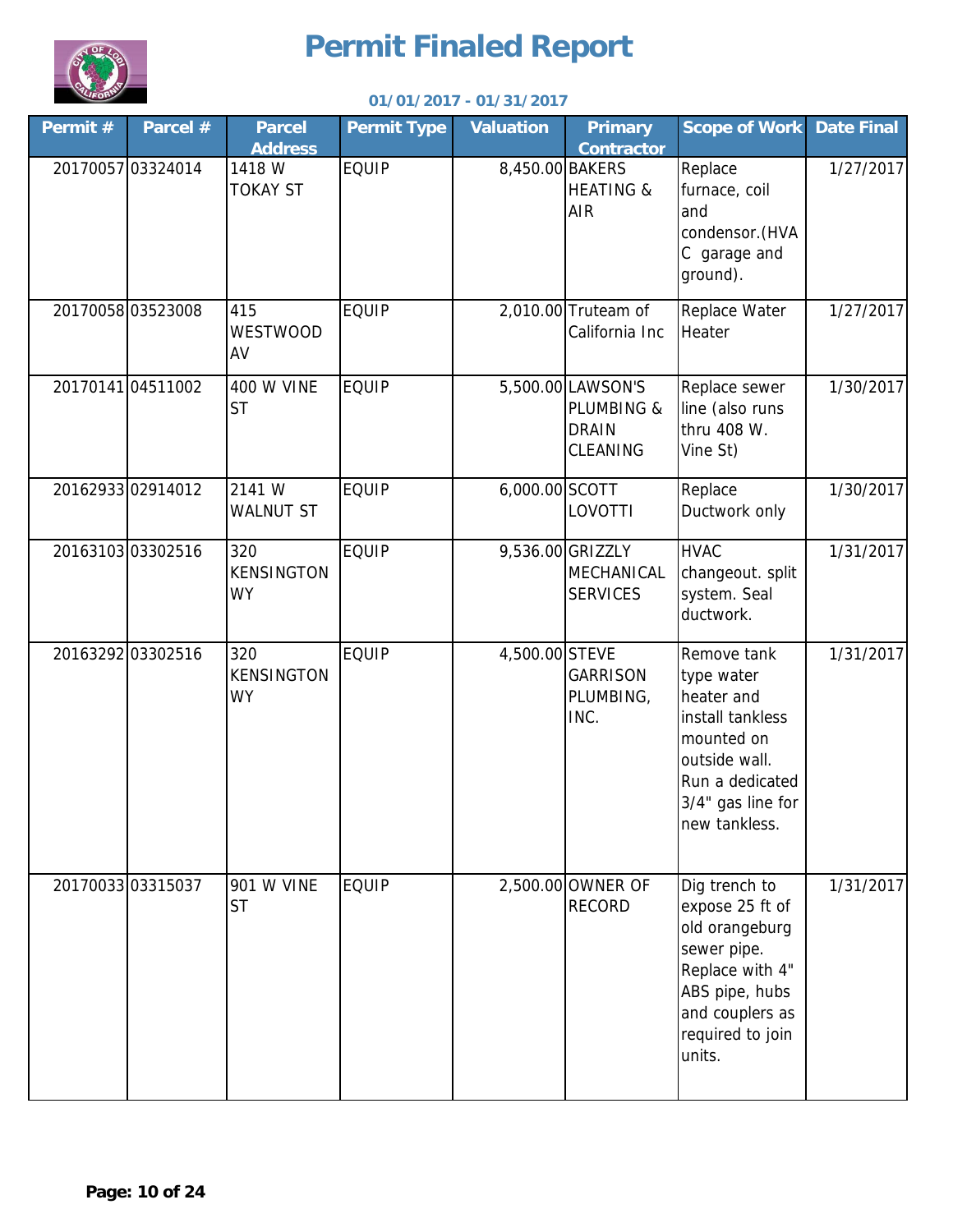

| Permit # | Parcel #          | <b>Parcel</b><br><b>Address</b>                    | <b>Permit Type</b> | <b>Valuation</b> | <b>Primary</b><br><b>Contractor</b>                | <b>Scope of Work</b>                                                                      | <b>Date Final</b> |
|----------|-------------------|----------------------------------------------------|--------------------|------------------|----------------------------------------------------|-------------------------------------------------------------------------------------------|-------------------|
|          | 2016125302955023  | 2993<br><b>LOMBARD ST</b>                          | <b>FIRE</b>        |                  | 0.00 Barsotti's Fire<br>Protection                 | <b>Fire Sprinklers</b><br>for New Single<br>family dwelling<br>MP302                      | 1/3/2017          |
|          | 20160986 02953025 | <b>JUBILEE</b><br>211<br>LN                        | <b>FIRE</b>        |                  | 0.00 Barsotti's Fire<br>Protection                 | <b>Install New Fire</b><br>Sprinkler<br>system in New<br>Single Family<br>Dwelling MP102! | 1/4/2017          |
|          | 20161944 05867025 | <b>MERTON</b><br>118<br><b>WY</b>                  | FIRE               |                  | 0.00 THORPE<br><b>DESIGN</b>                       | <b>Install Fire</b><br>Sprinklers in<br>New Single<br><b>Family Dwelling</b><br>MP1       | 1/5/2017          |
|          | 20161934 05867042 | 115<br><b>LEBARON BL</b>                           | <b>FIRE</b>        |                  | 0.00 THORPE<br><b>DESIGN</b>                       | <b>Fire Sprinklers</b><br>in New Single<br><b>Family Dwelling</b><br>MP <sub>2</sub>      | 1/9/2017          |
|          | 20163347 05803012 | <b>1601 LOWER</b><br><b>SACRAMENT</b><br><b>RD</b> | FIRE               |                  | 0.00 CEN CAL FIRE<br><b>SYSTEMS INC</b>            | "Subway"<br>located inside<br>WalMart:<br>Overhead fire<br>sprinkler TI 2<br>heads.       | 1/9/2017          |
|          | 20160324 05858053 | 1495<br>CENTENNIAL<br><b>DR</b>                    | <b>FIRE</b>        |                  | 0.00 DTB FIRE<br><b>PROTECTION</b>                 | <b>Install Fire</b><br>Sprinklers for<br>New Single<br><b>Family Dwelling</b>             | 1/10/2017         |
|          | 2016163304319009  | 520 E<br><b>LOCUST ST</b>                          | <b>FIRE</b>        |                  | 0.00 VICTORY<br><b>FIRE</b><br>PROTECTION,<br>INC. | @522A E.<br>Locust St - New<br>automatic fire<br>sprinkler system                         | 1/11/2017         |
|          | 20161634 04319009 | 520 E<br><b>LOCUST ST</b>                          | <b>FIRE</b>        |                  | 0.00 VICTORY<br><b>FIRE</b><br>PROTECTION,<br>INC. | @522B E.<br>Locust St - New<br>automatic fire<br>sprinkler system                         | 1/11/2017         |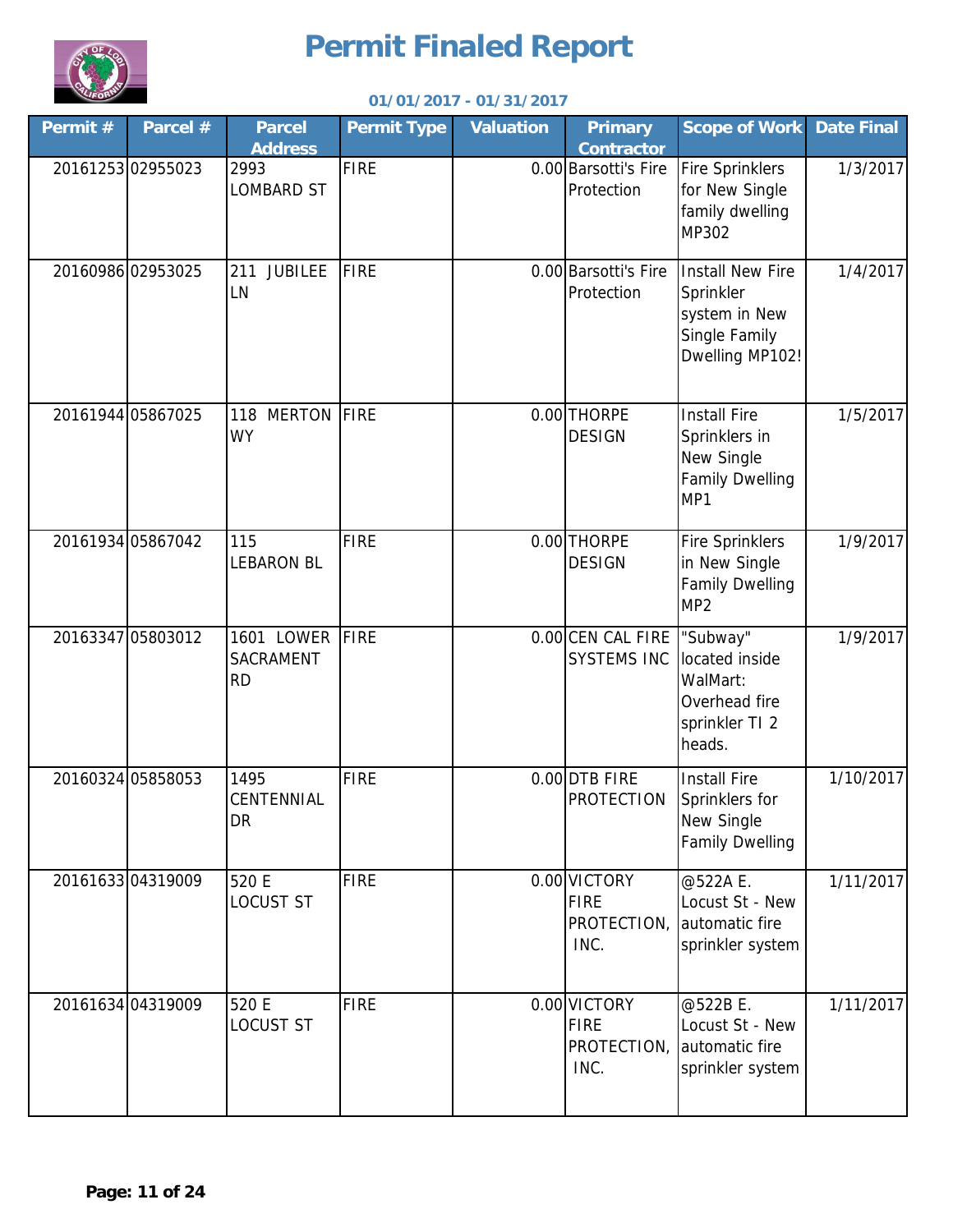

| Permit # | Parcel #          | <b>Parcel</b><br><b>Address</b>             | <b>Permit Type</b> | <b>Valuation</b> | <b>Primary</b><br><b>Contractor</b>                               | <b>Scope of Work</b>                                                                                                     | <b>Date Final</b> |
|----------|-------------------|---------------------------------------------|--------------------|------------------|-------------------------------------------------------------------|--------------------------------------------------------------------------------------------------------------------------|-------------------|
|          | 20161947 05867022 | 2930 KORDIA<br>AV                           | <b>FIRE</b>        |                  | 0.00 THORPE<br><b>DESIGN</b>                                      | <b>Install Fire</b><br>Sprinklers in<br>New Single<br><b>Family Dwelling</b><br>MP <sub>2</sub>                          | 1/11/2017         |
|          | 2016265304702056  | 405 S MAIN<br><b>ST</b>                     | <b>FIRE</b>        |                  | 0.00 CEN CAL FIRE Overhead fire<br><b>SYSTEMS INC</b>             | sprinkler<br>addition to M&R<br>Packing export<br>shed addition                                                          | 1/17/2017         |
|          | 20161154 02953028 | 2664<br><b>TIFFANY ST</b>                   | <b>FIRE</b>        |                  | 0.00 Barsotti's Fire<br>Protection                                | <b>Fire Sprinklers</b><br>for New Single<br><b>Family Dwelling</b><br>MP201                                              | 1/17/2017         |
|          | 20161935 05867043 | 109 LEBARON<br><b>BL</b>                    | FIRE               |                  | 0.00 THORPE<br><b>DESIGN</b>                                      | <b>Install Fire</b><br>Sprinklers in<br>New Single<br><b>Family Dwelling</b>                                             | 1/17/2017         |
|          | 20163227 05803027 | 1537 LOWER<br><b>SACRAMENT</b><br><b>RD</b> | <b>FIRE</b>        |                  | 0.00 DU-MOR FIRE                                                  | "Nighty Night<br>SYSTEMS INC. mattress store"<br>Located at<br><b>Suites</b><br>120&130.<br>Relocate fire<br>sprinklers. | 1/18/2017         |
|          | 20161978 05867019 | 2912 KORDIA<br>AV                           | <b>FIRE</b>        |                  | 0.00 THORPE<br><b>DESIGN</b>                                      | <b>Fire Sprinklers</b><br>for New Single<br><b>Family Dwelling</b><br>MP <sub>2</sub>                                    | 1/19/2017         |
|          | 2016213205803023  | 2602<br><b>KETTLEMAN</b><br>LN              | <b>FIRE</b>        |                  | 0.00 MARK<br><b>WOODLEY</b><br><b>FIRE</b><br>PROTECTION,<br>INC. | "Deli Delicious"<br>@ Suite 120 -<br>Install hood &<br>duct fire<br>suppression<br>system                                | 1/19/2017         |
|          | 2016213305803023  | 2602<br><b>KETTLEMAN</b><br>LN              | <b>FIRE</b>        |                  | 0.00 MARK<br><b>WOODLEY</b><br><b>FIRE</b><br>PROTECTION,<br>INC. | "Deli Delicious"<br>Suite 120 -<br>Install fire<br>sprinkler system                                                      | 1/19/2017         |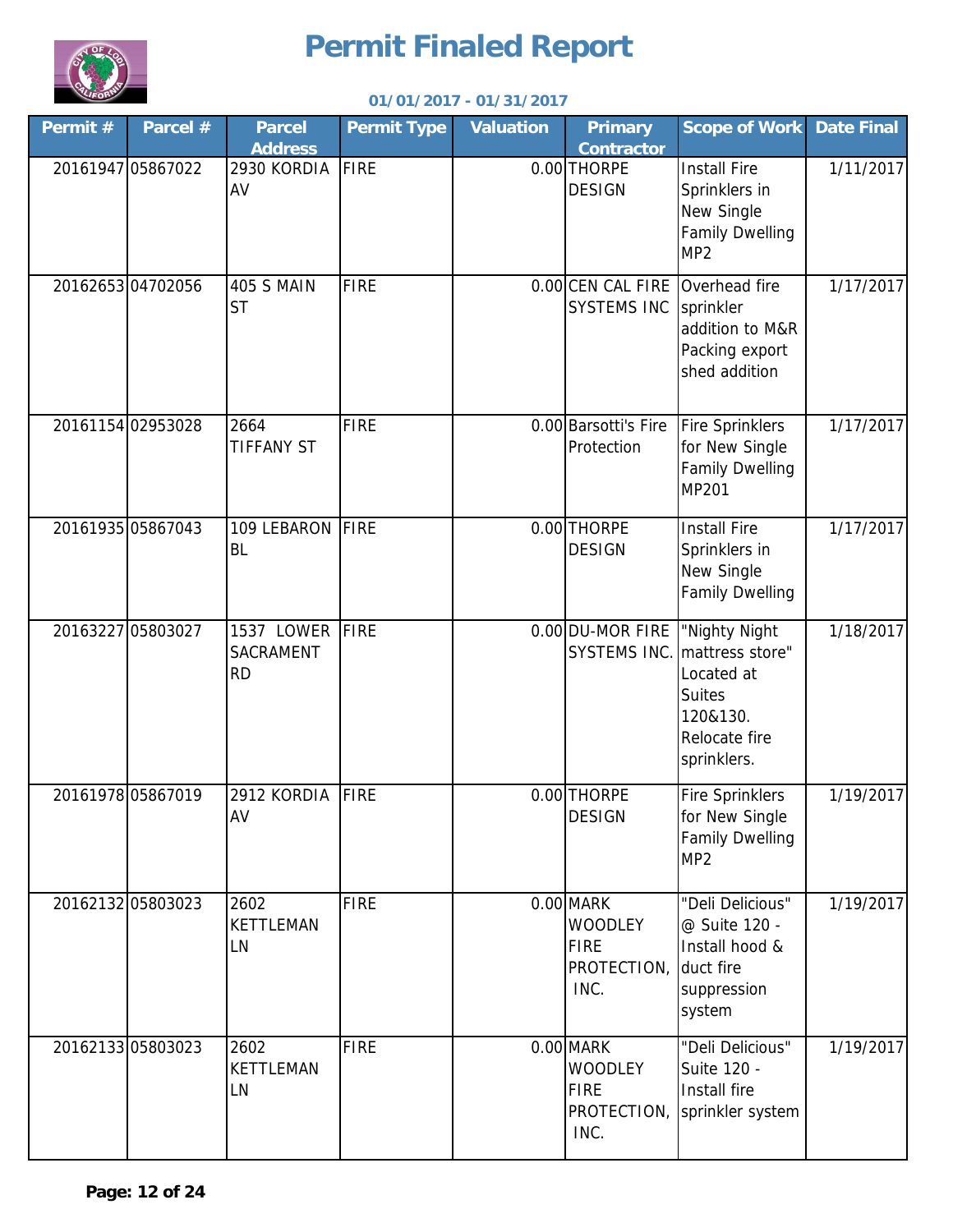

| Permit #          | Parcel #          | <b>Parcel</b><br><b>Address</b> | <b>Permit Type</b> | <b>Valuation</b> | <b>Primary</b><br><b>Contractor</b>                                                                 | <b>Scope of Work</b>                                                                     | <b>Date Final</b> |
|-------------------|-------------------|---------------------------------|--------------------|------------------|-----------------------------------------------------------------------------------------------------|------------------------------------------------------------------------------------------|-------------------|
|                   | 20161311 02949006 | 2825<br><b>PARADISE DR</b>      | <b>FIRE</b>        |                  | 0.00 OWNER OF<br><b>RECORD</b>                                                                      | <b>Install Fire</b><br>Sprinklers in<br>new single<br>family dwelling                    | 1/23/2017         |
| 20161977 05867021 |                   | 2924<br><b>KORDIA AV</b>        | <b>FIRE</b>        |                  | 0.00 THORPE<br><b>DESIGN</b>                                                                        | <b>Fire Sprinklers</b><br>for New Single<br><b>Family Dwelling</b><br>MP3                | 1/26/2017         |
|                   | 2016115502956050  | 3047<br><b>ARTISTRY ST</b>      | <b>FIRE</b>        |                  | 0.00 Barsotti's Fire<br>Protection                                                                  | <b>Fire Sprinklers</b><br>for New Single<br>Family Dwelling<br>MP202                     | 1/26/2017         |
|                   | 20161973 05867045 | 108<br><b>LEBARON BL</b>        | <b>FIRE</b>        |                  | 0.00 THORPE<br><b>DESIGN</b>                                                                        | <b>Fire Sprinklers</b><br>for New Single<br><b>Family Dwelling</b><br>MP3                | 1/30/2017         |
|                   | 20161498 02956055 | 3017<br><b>ARTISTRY ST</b>      | <b>FIRE</b>        |                  | 0.00 Barsotti's Fire<br>Protection                                                                  | <b>Instal Fire</b><br>Sprinklers in<br>New Single<br>Family<br>Dwelling. MP202           | 1/30/2017         |
|                   | 20161545 02956053 | 3029<br><b>ARTISTRY ST</b>      | <b>FIRE</b>        |                  | 0.00 Barsotti's Fire<br>Protection                                                                  | <b>Fire Sprinklers</b><br>in New Single<br><b>Family Dwelling</b><br>MP201               | 1/31/2017         |
|                   | 20161497 02956054 | 3023<br><b>ARTISTRY ST</b>      | <b>FIRE</b>        |                  | 0.00 Barsotti's Fire<br>Protection                                                                  | <b>Install Fire</b><br>Sprinklers in<br>New Single<br>Family<br>Dwelling. MP207          | 1/31/2017         |
|                   | 2016323303515002  | 110 S<br><b>CORINTH AV</b>      | PV                 | 24,000.00 VALLEY | <b>SOLAR INC</b>                                                                                    | Install 5.1 kW<br>Roof Mount pv<br>system                                                | 1/10/2017         |
|                   | 20162631 04520326 | 523 S<br><b>SCHOOL ST</b>       | PV                 |                  | 30,000.00 SUSTAINABLE 6.82 KW PV<br>URES CORP.<br><b>DBA GREEN</b><br><b>ENERGY</b><br><b>STARS</b> | system. Service<br><b>INFRASTRUCT</b> Panel upgrade<br>on separate<br>permit<br>20163019 | 1/17/2017         |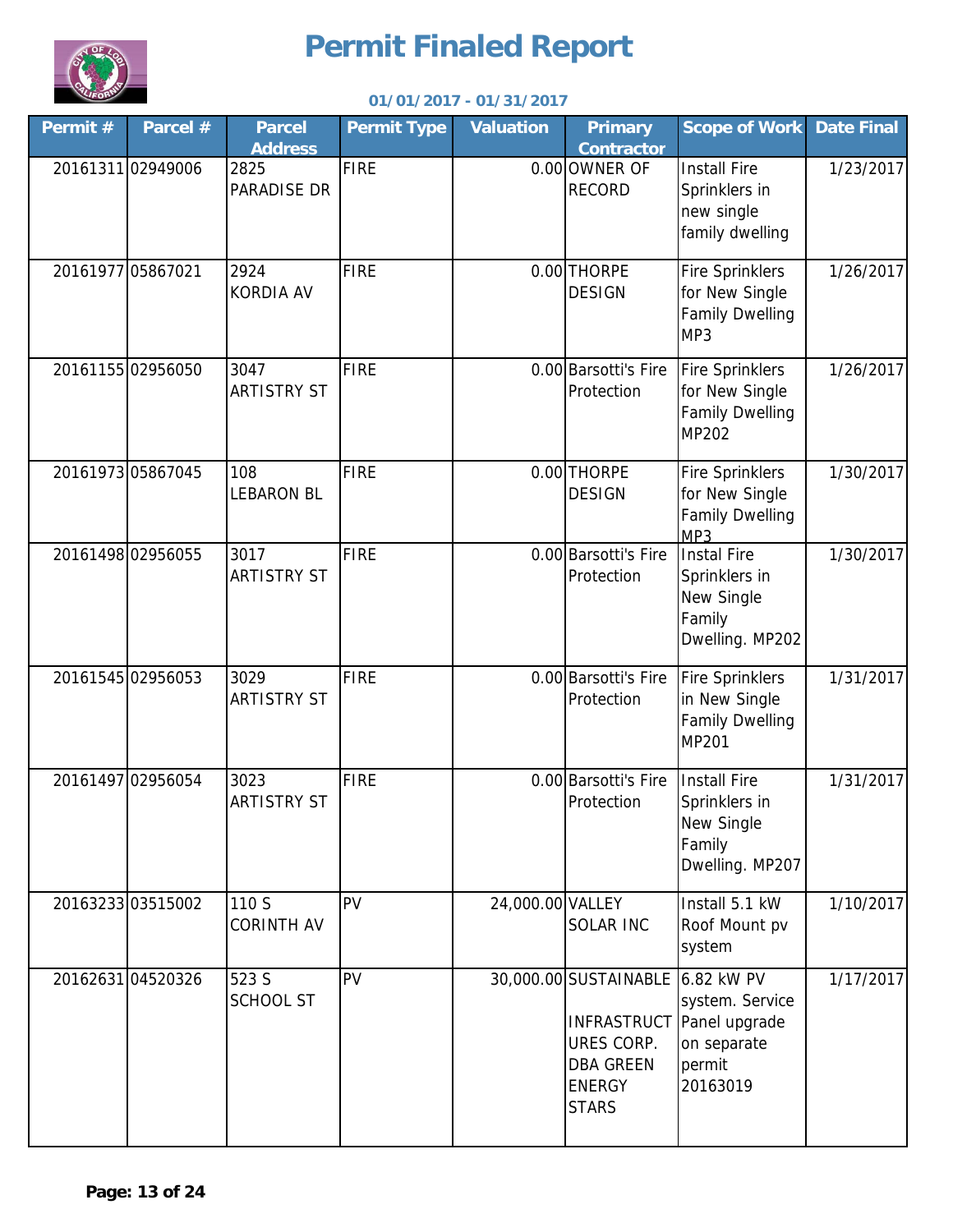

| Permit #          | Parcel #          | <b>Parcel</b>                                 | <b>Permit Type</b> | <b>Valuation</b>  | <b>Primary</b>                                                                       | <b>Scope of Work</b>                                                             | <b>Date Final</b> |
|-------------------|-------------------|-----------------------------------------------|--------------------|-------------------|--------------------------------------------------------------------------------------|----------------------------------------------------------------------------------|-------------------|
|                   | 20162635 04314062 | <b>Address</b><br>110 S<br><b>GARFIELD ST</b> | PV                 |                   | <b>Contractor</b><br>19,900.00 EQUISOLAR,<br>INC. DBA NLP<br><b>CONSTRUCTI</b><br>ON | 3.4 kW PV<br>system                                                              | 1/18/2017         |
|                   | 20170037 01553023 | 2720<br><b>BRISTOL LN</b>                     | PV                 |                   | 12,000.00 BTA SOLAR<br><b>ELECTRICAL</b><br>SERVICES INC Solar system                | Install 3.2 KW<br>Roof Mount<br>(Refer to<br>20163232 for<br>EUD comments)       | 1/18/2017         |
| 20162637 06204201 |                   | 4 LOWE ST                                     | PV                 | 10,000.00 TONY    | <b>VILLEGAS</b><br><b>ELECTRIC</b><br><b>SERVICE</b>                                 | Install 3.8 kW<br>PV Roof Mount<br>system                                        | 1/23/2017         |
|                   | 20162636 04126008 | 445 DONNER<br><b>DR</b>                       | <b>IPV</b>         |                   | 8,000.00 VELOCITY<br><b>SOLAR</b><br>POWER, INC.                                     | 5.30 kW PV<br>System.<br>Service panel<br>upgrade to be<br>on separate<br>permit | 1/24/2017         |
|                   | 2017005104719324  | 321 E<br><b>HILBORN ST</b>                    | PV                 | 21,750.00 ENERGY  | <b>ENTERPRISES</b><br>USA INC dba<br><b>CANOPY</b><br><b>ENERGY</b>                  | 3.78 kW PV<br>system. Refer<br>to Permit<br>#20163464 for<br>EUD approval.       | 1/25/2017         |
|                   | 20170052 04307305 | 17 N<br>WASHINGTON<br><b>ST</b>               | <b>PV</b>          | 14,500.00 ENERGY  | USA INC dba<br><b>CANOPY</b><br><b>ENERGY</b>                                        | 2.56 kW PV<br>ENTERPRISES system. Refer<br>to Permit<br>#20163462                | 1/25/2017         |
|                   | 20162768 02922038 | 250<br>PALOMAR DR                             | PV                 |                   | 7,451.00 SOLARCITY<br>CORP.                                                          | Install 4.39 kW<br>(AC) Roof<br>mount pv<br>system                               | 1/26/2017         |
|                   | 20162993 06227015 | 187<br>MULBERRY CI                            | PV                 | 24,600.00 QUALITY | <b>FIRST HOME</b><br><b>IMPROVEMEN</b><br>T INC.                                     | 3.6 KW AC grid-<br>tied roof mount<br>photovoltaic<br>system                     | 1/31/2017         |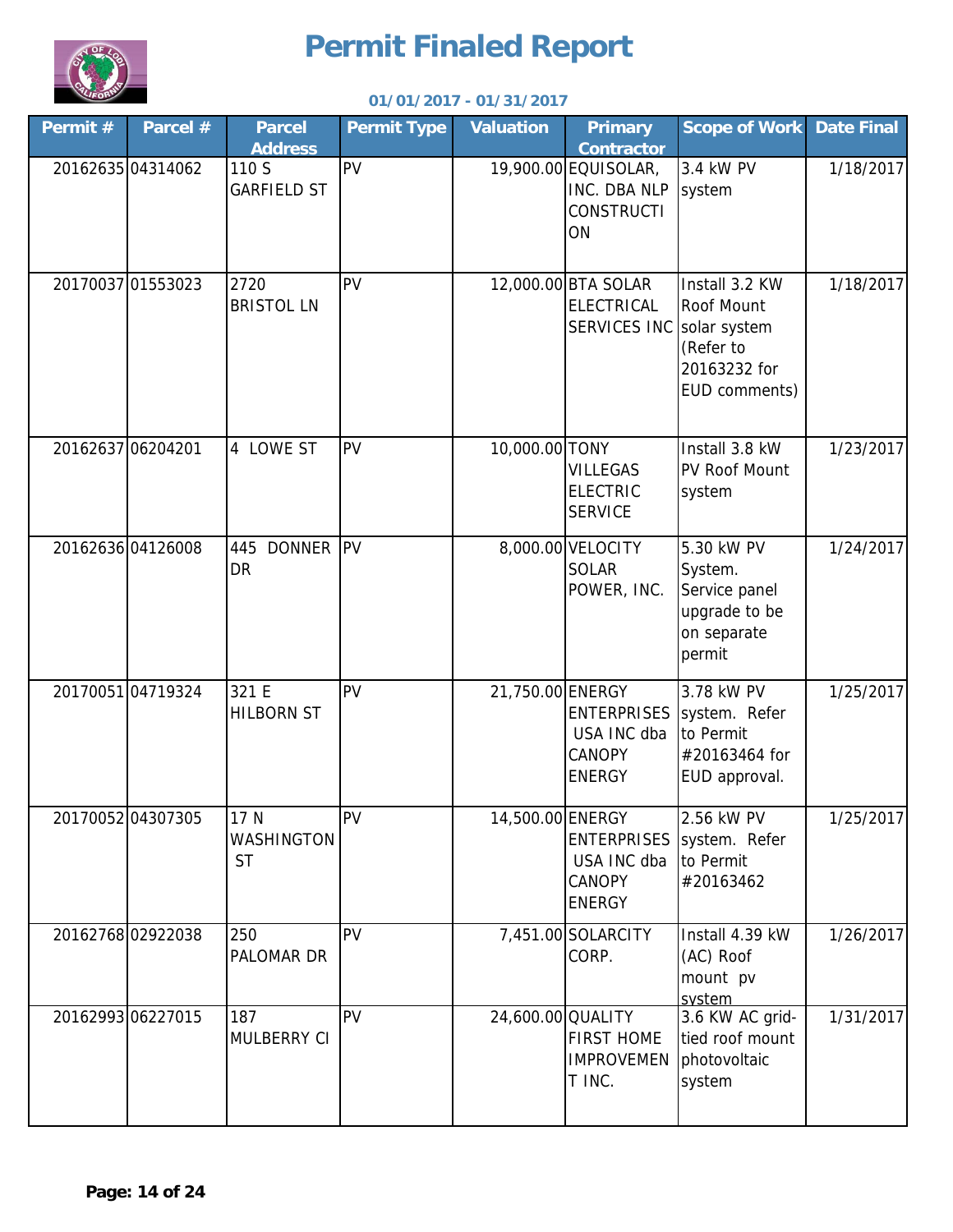

| Permit #          | Parcel #          | <b>Parcel</b><br><b>Address</b> | <b>Permit Type</b> | <b>Valuation</b>   | <b>Primary</b><br><b>Contractor</b>               | <b>Scope of Work</b>                                                                                                                                                                                            | <b>Date Final</b> |
|-------------------|-------------------|---------------------------------|--------------------|--------------------|---------------------------------------------------|-----------------------------------------------------------------------------------------------------------------------------------------------------------------------------------------------------------------|-------------------|
|                   | 20162702 04123030 | 327 N<br><b>STOCKTON ST</b>     | <b>REROOF</b>      |                    | 3,000.00 OWNER OF<br><b>RECORD</b>                | Going over 1<br>layer of comp<br>with comp cool<br>roof                                                                                                                                                         | 1/5/2017          |
|                   | 2016329303311023  | 326 S<br><b>ORANGE AV</b>       | <b>REROOF</b>      |                    | 4,200.00 NOBLE H<br><b>BROWN</b><br>ROOFING CO    | Located at 328<br>S Orange<br>"Orange Grove<br>Apartments"<br>Tear off 1 layer<br>of comp and<br>install comp.<br>Cool Roof                                                                                     | 1/9/2017          |
|                   | 20162985 04124027 | 221 E<br><b>LAWRENCE AV</b>     | <b>REROOF</b>      |                    | 8,000.00 LEONARD<br><b>PETERSON</b><br><b>INC</b> | "Lodi Grape<br>Bowl" reroof<br>press box<br>structure.<br>Pressure wash,<br>prime and<br>applu 1 layer of<br>RMI garna flex.<br>Install polyester<br>webbing and<br>install (1) layer<br>of RMI garna<br>thane. | 1/11/2017         |
| 20170150 02917001 |                   | 2347<br><b>ARVILLA CT</b>       | <b>REROOF</b>      | 15,000.00 Prestige | Roofing                                           | Duplex - Tear<br>off shake roof,<br>install OSB<br>radiant barrier,<br>install comp<br>shingles                                                                                                                 | 1/31/2017         |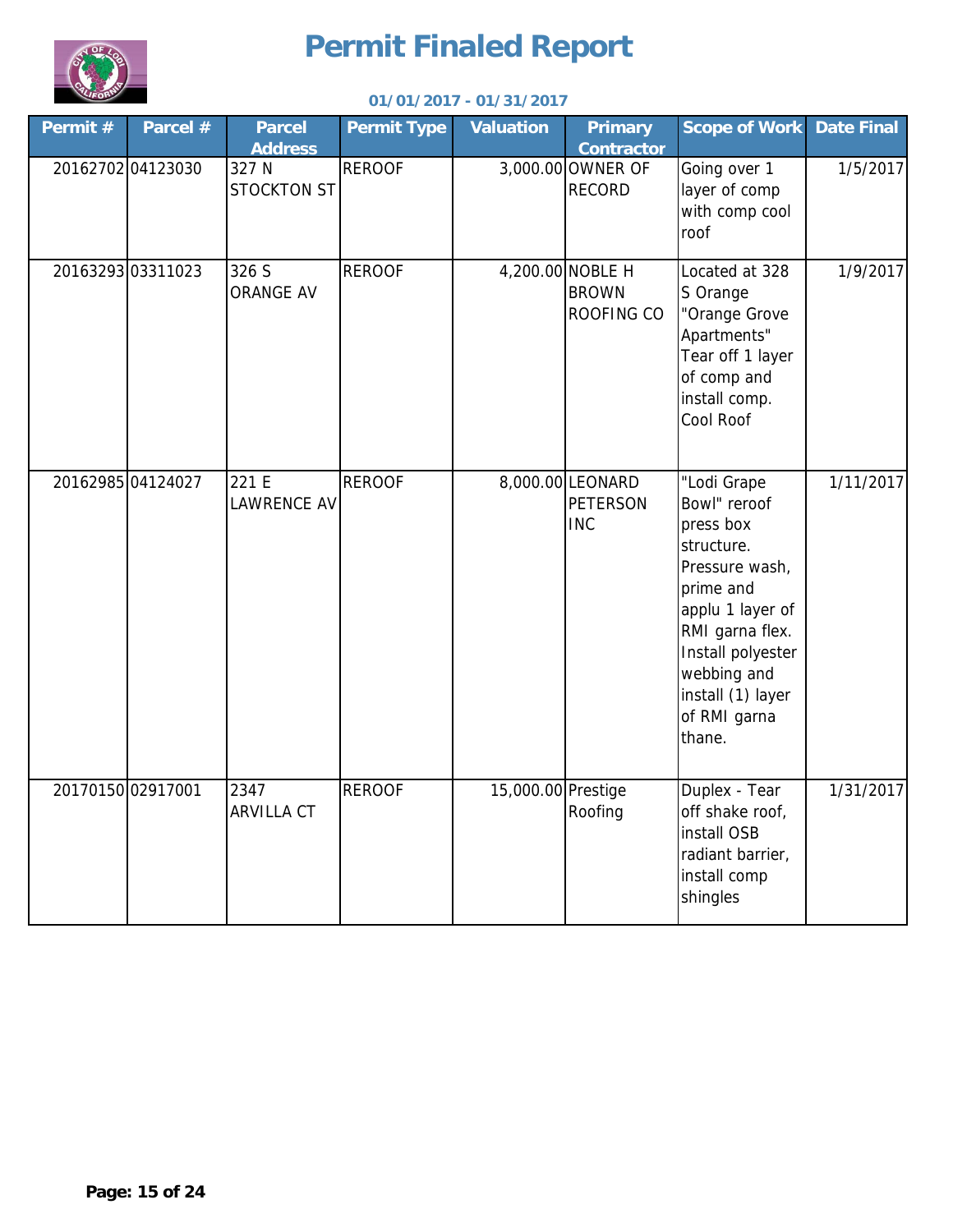

| Permit # | Parcel #          | <b>Parcel</b><br><b>Address</b>   | <b>Permit Type</b> | <b>Valuation</b> | <b>Primary</b><br><b>Contractor</b>                      | <b>Scope of Work</b>                                                                                                                                                                                    | <b>Date Final</b> |
|----------|-------------------|-----------------------------------|--------------------|------------------|----------------------------------------------------------|---------------------------------------------------------------------------------------------------------------------------------------------------------------------------------------------------------|-------------------|
|          | 20162875 04505015 | 708 S<br><b>HUTCHINS ST</b>       | <b>RESADDRP</b>    |                  | 11,000.00 U S A BATH<br>CALIFORNIA<br>REMODELING<br>INC. | Remove<br>existing tub and<br>tile surround<br>and replace<br>with acrylic<br>shower pan and<br>enclosure. R/R<br>shower valve.<br>(bath to shower<br>conversion)                                       | 1/3/2017          |
|          | 20162877 02920049 | 330<br><b>RUTLEDGE DR</b>         | <b>RESADDRP</b>    |                  | 21,000.00 CARPENTERS<br>PAINTING INC remodel: tile,      | Interior<br>cabinets, flooring<br>,countertops,<br>garage door,<br>interior doors<br>and trim,<br>smoke<br>detectors,<br>appliances,<br>lighting in<br>kitchen,<br>faucets, shower<br>door and toilets. | 1/3/2017          |
|          | 20162288 06010001 | 2110<br><b>SCARBOROUG</b><br>H DR | <b>RESADDRP</b>    |                  | 1,100.00 OWNER OF<br><b>RECORD</b>                       | @Unit 14 Tear<br>out tub and<br>replace with<br>shower pan.<br>Replace old<br>shower valve<br>and install new<br>tile shower.                                                                           | 1/4/2017          |
|          | 20162751 06010001 | 2110<br><b>SCARBOROUG</b><br>H DR | <b>RESADDRP</b>    |                  | 1,100.00 OWNER OF<br><b>RECORD</b>                       | Unit #29 - Tear<br>out tub &<br>replace with<br>shower pan;<br>replace old<br>shower valve;<br>install new tile<br>shower.                                                                              | 1/4/2017          |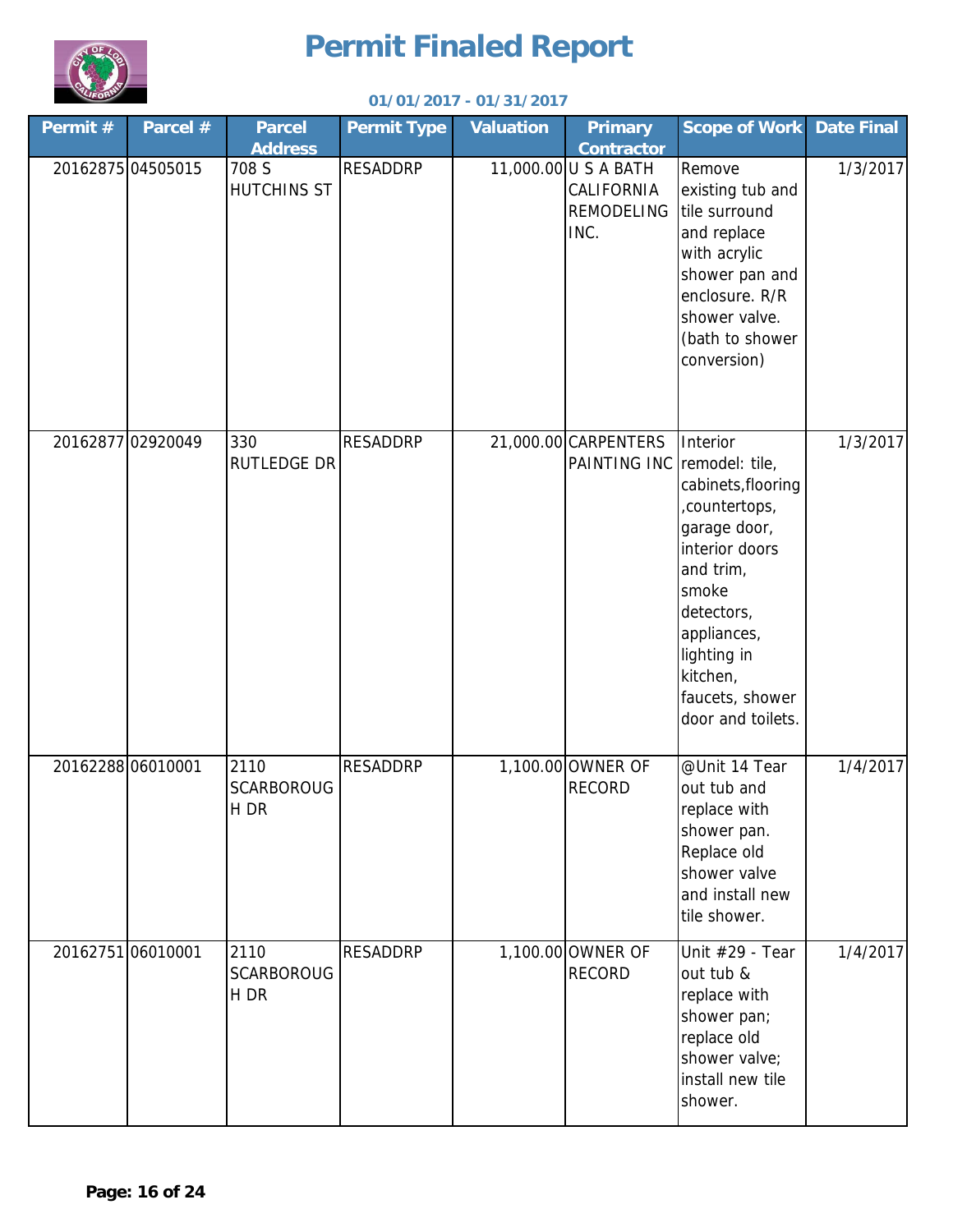

| Permit # | Parcel #          | <b>Parcel</b><br><b>Address</b> | <b>Permit Type</b> | <b>Valuation</b> | <b>Primary</b><br>Contractor                             | <b>Scope of Work</b>                                                                                                            | <b>Date Final</b> |
|----------|-------------------|---------------------------------|--------------------|------------------|----------------------------------------------------------|---------------------------------------------------------------------------------------------------------------------------------|-------------------|
|          | 2016221503120027  | 506<br><b>ALICANTE DR</b>       | <b>RESADDRP</b>    |                  | 10,700.00 HONEYS AIR<br><b>INC</b>                       | Install a 2-ton<br>HVAC roof<br>package unit                                                                                    | 1/5/2017          |
|          | 20161029 02721013 | 808 S<br>WESTWIND<br>DR         | <b>RESADDRP</b>    |                  | 15,735.00 BURKETT'S<br><b>POOL</b><br>PLASTERING<br>INC. | Plaster pool,<br>replace<br>concrete, install<br>channel drain,<br>pressure test<br>plumbing - to<br>existing<br>swimming pool. | 1/9/2017          |
|          | 20162923 06017008 | 1171 PORT<br><b>CHELSEA CI</b>  | <b>RESADDRP</b>    | 5,080.00 TUDOR   | <b>CONSTRUCTI</b><br>ON & REST                           | <b>Upstairs hall</b><br>bathroom<br>remodel. New<br>tub, shower<br>valve, drywall,<br>flooring vanity<br>and paint.             | 1/9/2017          |
|          | 20162394 04507026 | 720 S<br><b>CHURCH ST</b>       | <b>RESADDRP</b>    |                  | 10,417.00 OWNER OF<br><b>RECORD</b>                      | Install 198 sq ft<br>rear patio cover<br>and 80 sq ft<br>front patio cover                                                      | 1/10/2017         |
|          | 20162774 04711015 | 227<br><b>MISSION ST</b>        | <b>RESADDRP</b>    |                  | 3,095.00 Truteam of<br>California Inc                    | Install<br>insulation at<br>subfloor                                                                                            | 1/10/2017         |
|          | 20162454 03914008 | 740<br><b>BIRCHWOOD</b><br>DR   | <b>RESADDRP</b>    |                  | 3,800.00 HONEYS AIR<br><b>INC</b>                        | Install new mini<br>split system.                                                                                               | 1/11/2017         |
|          | 20162406 06003032 | 1521<br>ZINFANDEL<br>DR         | <b>RESADDRP</b>    |                  | 3,900.00 OWNER OF<br><b>RECORD</b>                       | Stucco exterior<br>house                                                                                                        | 1/12/2017         |
|          | 20162789 06236010 | 338<br><b>SPARROW LN</b>        | <b>RESADDRP</b>    |                  | 8,500.00 ALL PHASE<br><b>CONSTRUCTI</b><br>ON            | Bathroom<br>remodel                                                                                                             | 1/12/2017         |
|          | 2016105504313020  | 436 E<br><b>WALNUT ST</b>       | <b>RESADDRP</b>    |                  | 2,200.00 OWNER OF<br><b>RECORD</b>                       | <b>Install New</b><br>Hvac Split<br>System. Cut in                                                                              | 1/13/2017         |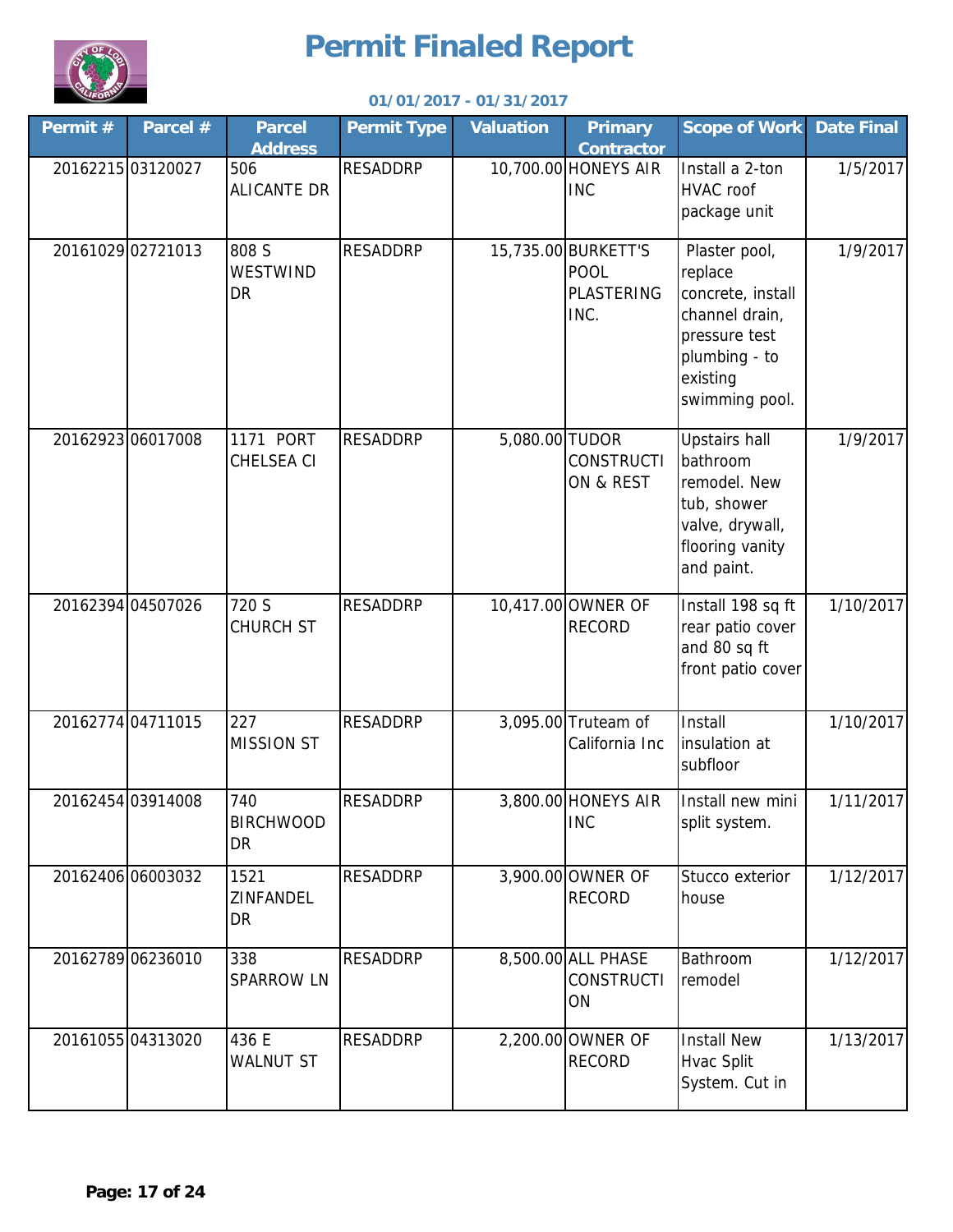

#### **Permit # Parcel # Parcel Permit Type Valuation Primary Contractor Scope of Work Date Final Parcel Address** 20162499 03523007 | 421 | RESADDRP | 23,508.00 OWNER OF RECORD Addition of bedroom (240 sf) 1/17/2017 20131779 04517006 315 SIERRA RESADDRP | 8,200.00 OWNER OF RECORD Remodel convert common room into new bedroom, remodel bathroom, move existing subpanel & replace (13) windows. Revise location of tankless water heater. Revise and properly ground electrical trhoughout house. 1/17/2017 20161260 04129015 RESADDRP 41,217.00 MA LEONARD **CONSTRUCTI** ON, INC New 2nd story covered deck & patio cover with doors to deck. 1/17/2017 20161781 02921023 RESADDRP 4,500.00 A-1 EXTERMINAT **ORS** Duplex- Tile (2) tub back, replace damaged studs, repair beam, siding repair, replace kitchen shelf at 2321 W. Elm, roof sheathing & rafter tails. 1/18/2017 315 SIERRA VISTA PL 1119 RIVERGATE **DR** 100 RUTLEDGE DR 421 WESTWOOD AV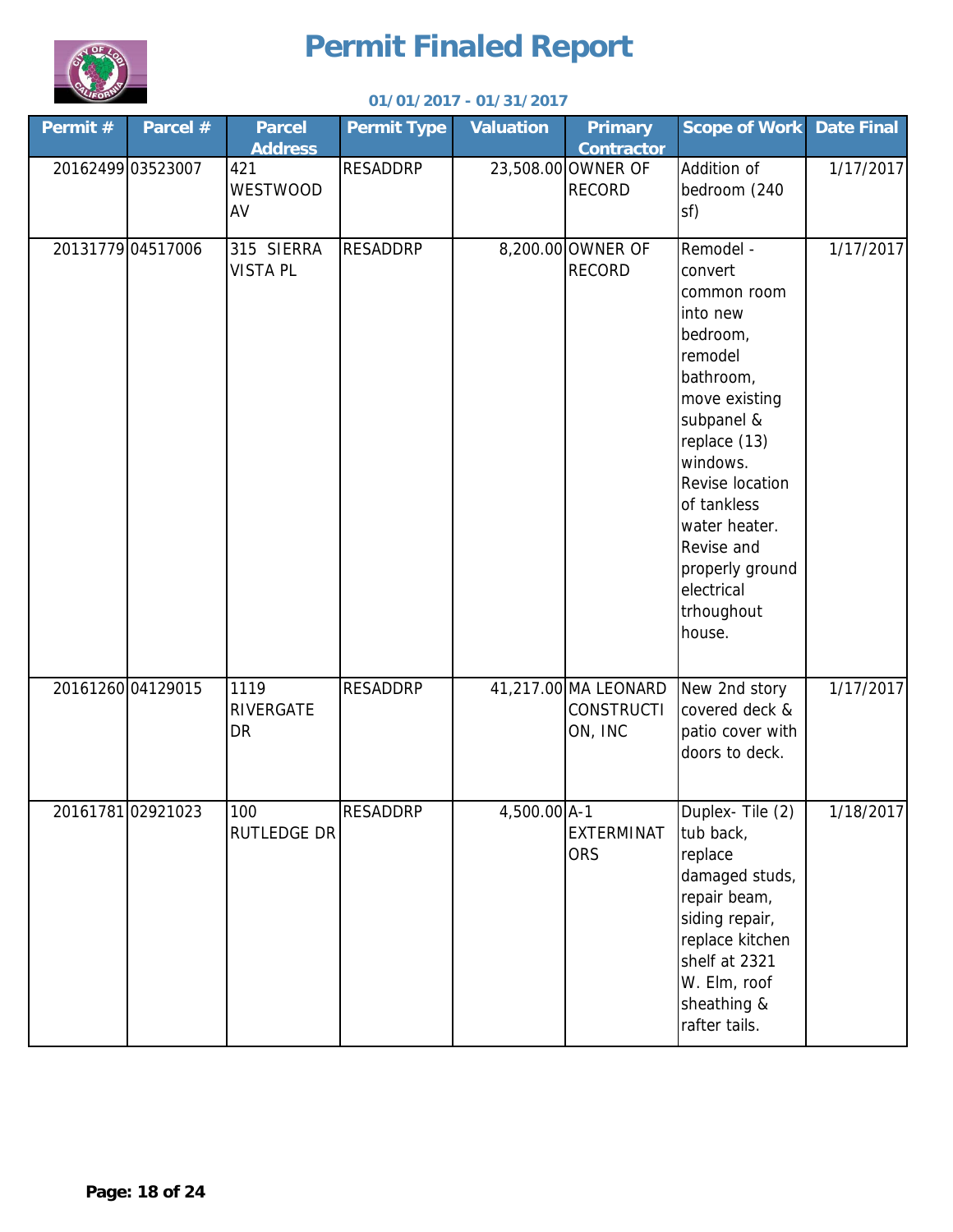

| Permit # | Parcel #          | <b>Parcel</b>                          | <b>Permit Type</b> | <b>Valuation</b> | <b>Primary</b>                                             | <b>Scope of Work</b>                                                                                                                             | <b>Date Final</b> |
|----------|-------------------|----------------------------------------|--------------------|------------------|------------------------------------------------------------|--------------------------------------------------------------------------------------------------------------------------------------------------|-------------------|
|          |                   | <b>Address</b>                         |                    |                  | <b>Contractor</b>                                          |                                                                                                                                                  |                   |
|          | 20163104 03107004 | 605 PARK ST                            | <b>RESADDRP</b>    |                  | 8,150.00 OWNER OF<br><b>RECORD</b>                         | Tear off wood<br>shake roof,<br>install radiant<br>barrier 7/16"<br>OSB, reroof<br>with comp.<br>roof. Install R-<br>38 insulation in<br>attic.  | 1/18/2017         |
|          | 20170075 01549018 | 2400 EILERS<br>#1704 LN                | <b>RESADDRP</b>    |                  | 3,800.00 MANDAL<br><b>CONSTRUCTI</b><br>ON INC.            | #1704<br>Replacement 2<br>door like for<br>like. Rear doors<br>upstairs and<br>downstairs.                                                       | 1/19/2017         |
|          | 20162280 03721011 | 105 N<br><b>HUTCHINS ST</b>            | <b>RESADDRP</b>    |                  | 7,321.00 J H SIMPSON<br>CO                                 | Replace (10)<br>windows and<br>(1) slider like<br>for like same<br>location.                                                                     | 1/19/2017         |
|          | 20162166 04529026 | 1244 S<br><b>SCHOOL ST</b>             | <b>RESADDRP</b>    | 3,254.00 PETER   | <b>GRUETTNER</b>                                           | Replace (9)<br>windows like<br>for like                                                                                                          | 1/19/2017         |
|          | 20170136 04116309 | 111 W<br><b>LOCKEFORD</b><br><b>ST</b> | <b>RESADDRP</b>    |                  | 6,000.00 MANDAL<br><b>CONSTRUCTI</b><br>ON INC.            | Replacement -<br>like for like-13<br>windows                                                                                                     | 1/24/2017         |
|          | 20162060 02713102 | 311<br><b>KRISTMONT</b><br><b>ST</b>   | <b>RESADDRP</b>    |                  | 6,000.00 STEPHEN<br><b>JUMP</b><br><b>CONSTRUCTI</b><br>ON | Remodel back<br>bathroom; new<br>exhaust fan<br>with switch,<br>new shower<br>pan (hot mop).<br>new plumbing<br>valve, drain, tile<br>& drywall. | 1/24/2017         |
|          | 20170137 03523040 | 327 CROSS<br><b>ST</b>                 | <b>RESADDRP</b>    |                  | 5,050.00 MANDAL<br><b>CONSTRUCTI</b><br>ON INC.            | Replacement -<br>like for like-(9)<br>windows                                                                                                    | 1/25/2017         |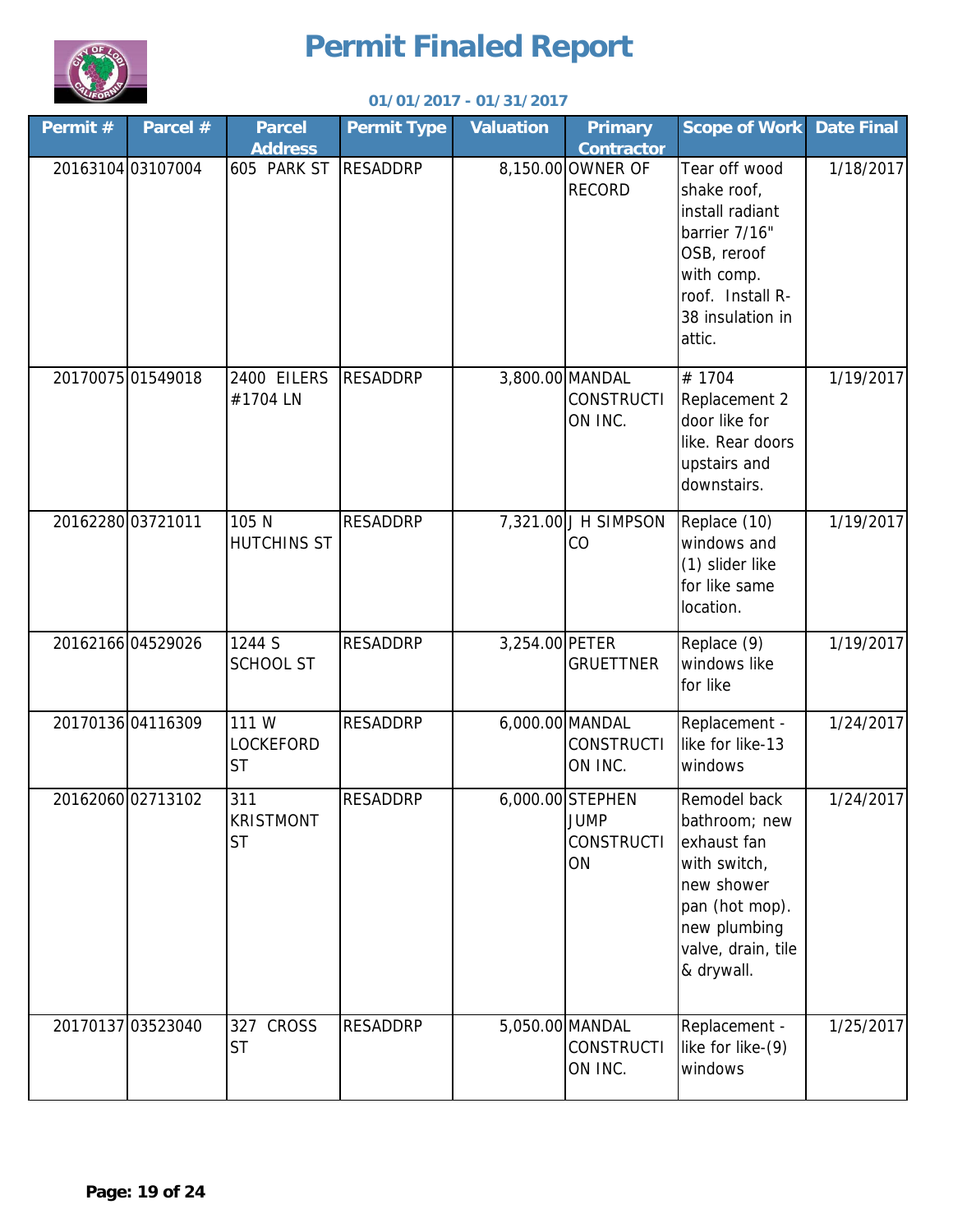

| Permit # | Parcel #          | <b>Parcel</b><br><b>Address</b> | <b>Permit Type</b> | <b>Valuation</b> | <b>Primary</b><br><b>Contractor</b>                                                  | <b>Scope of Work</b>                                                                                                                                                              | <b>Date Final</b> |
|----------|-------------------|---------------------------------|--------------------|------------------|--------------------------------------------------------------------------------------|-----------------------------------------------------------------------------------------------------------------------------------------------------------------------------------|-------------------|
|          | 20162980 03706028 | 201 S<br><b>ORANGE AV</b>       | <b>RESADDRP</b>    |                  | 500.00 MANDAL<br><b>CONSTRUCTI</b><br>ON INC.                                        | Replace front<br>door like for like                                                                                                                                               | 1/27/2017         |
|          | 20163415 02913009 | 2219 W<br><b>WALNUT ST</b>      | <b>RESADDRP</b>    |                  | 4,826.00 OWNER OF<br><b>RECORD</b>                                                   | Replace (13)<br>windows. Like<br>for like Same<br>location                                                                                                                        | 1/27/2017         |
|          | 20160780 03720708 | 17 S<br><b>HUTCHINS ST</b>      | <b>RESADDRP</b>    |                  | 6,000.00 OWNER OF<br><b>RECORD</b>                                                   | @ 17.5 - Per N<br>& O dated<br>1/20/2016<br>Remove and<br>replace exterior<br>stair and<br>decking at rear<br>of duplex.<br>Install smoke<br>and carbon<br>monoxide<br>detectors. | 1/30/2017         |
|          | 20152510 03729004 | 415 W OAK<br><b>ST</b>          | <b>RESADDRP</b>    |                  | 1,500.00 PROMAX<br><b>BUILDERS</b><br>INC DBA:<br><b>PROCRAFT</b><br><b>BUILDERS</b> | Replace dry rot<br>on front porch.<br>Framing,<br>siding/trim                                                                                                                     | 1/31/2017         |
|          | 2017015202908502  | 415 N<br><b>LASSEN DR</b>       | <b>RESADDRP</b>    |                  | 13,000.00 OWNER OF<br><b>RECORD</b>                                                  | Remove 1 layer<br>of comp and 1<br>layer of shake.<br>Install 7/16<br>OSB. and Install<br>composition.<br>Install R-38 in<br>attic.                                               | 1/31/2017         |
|          | 20170028 03118516 | 712 RIMBY<br>AV                 | <b>RESADDRP</b>    |                  | 5,959.00 NORTHWEST<br><b>EXTERIORS</b><br>INC.                                       | Replace (9)<br>windows with<br>same. Like for<br>like.                                                                                                                            | 1/31/2017         |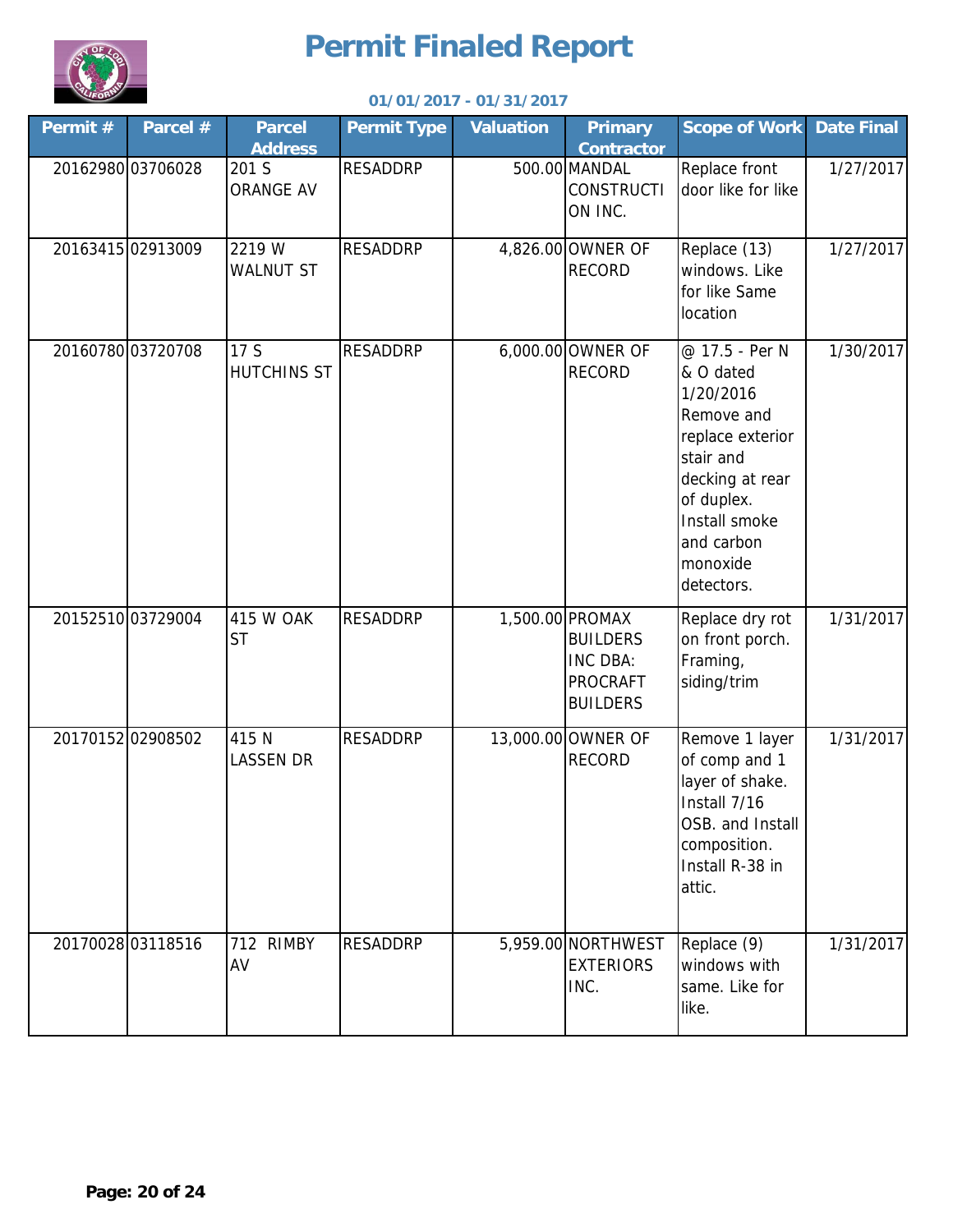

| Permit# | Parcel #          | <b>Parcel</b><br><b>Address</b>   | <b>Permit Type</b> | <b>Valuation</b>    | <b>Primary</b><br><b>Contractor</b>                    | <b>Scope of Work</b>                                                                                                                   | <b>Date Final</b> |
|---------|-------------------|-----------------------------------|--------------------|---------------------|--------------------------------------------------------|----------------------------------------------------------------------------------------------------------------------------------------|-------------------|
|         | 20152242 04319009 | 520 E<br><b>LOCUST ST</b>         | <b>SFDATACH</b>    |                     | 251,792.00 OWNER OF<br><b>RECORD</b>                   | New Two-story<br>Duplex - 3<br>bedroom each<br>unit. 3072 sq ft<br>@ 522A & 522B<br>E. Locust                                          | 1/11/2017         |
|         | 20160764 02955018 | 3033<br><b>LOMBARD ST</b>         | <b>SFDDTACH</b>    |                     | 312,666.00 FRONTIER<br><b>LAND</b><br><b>COMPANIES</b> | New Single<br><b>Family Dwelling</b><br>3,362 sq ft 3<br>bedroom<br>MP401C Fire<br>Sprinklers to be<br>issued on a<br>separate permit. | 1/3/2017          |
|         | 2016077802955023  | 2993<br><b>LOMBARD ST</b>         | <b>SFDDTACH</b>    | 266,144.00 FRONTIER | <b>LAND</b><br><b>COMPANIES</b>                        | New Single<br><b>Family Dwelling</b><br>2995 sq ft 4<br>bedroom<br>MP302C Fire<br>sprinklers to be<br>issued on a<br>separate permit.  | 1/3/2017          |
|         | 20160790 02953025 | <b>JUBILEE</b><br>211<br>LN       | <b>SFDDTACH</b>    | 255,068.00 FRONTIER | <b>LAND</b><br><b>COMPANIES</b>                        | New Single<br><b>Family Dwelling</b><br>2906 sq ft. 4<br>bedroom<br>MP102B Fire<br>Sprinklers to be<br>issued on a<br>separate permit. | 1/4/2017          |
|         | 2016157305867025  | <b>MERTON</b><br>118<br><b>WY</b> | <b>SFDDTACH</b>    |                     | 187,382.00 FCB HOMES                                   | New Single<br><b>Family Dwelling</b><br>3 bedroom<br>2223 sq ft MP3<br><b>Fire Sprinklers</b><br>on separate<br>permit.                | 1/5/2017          |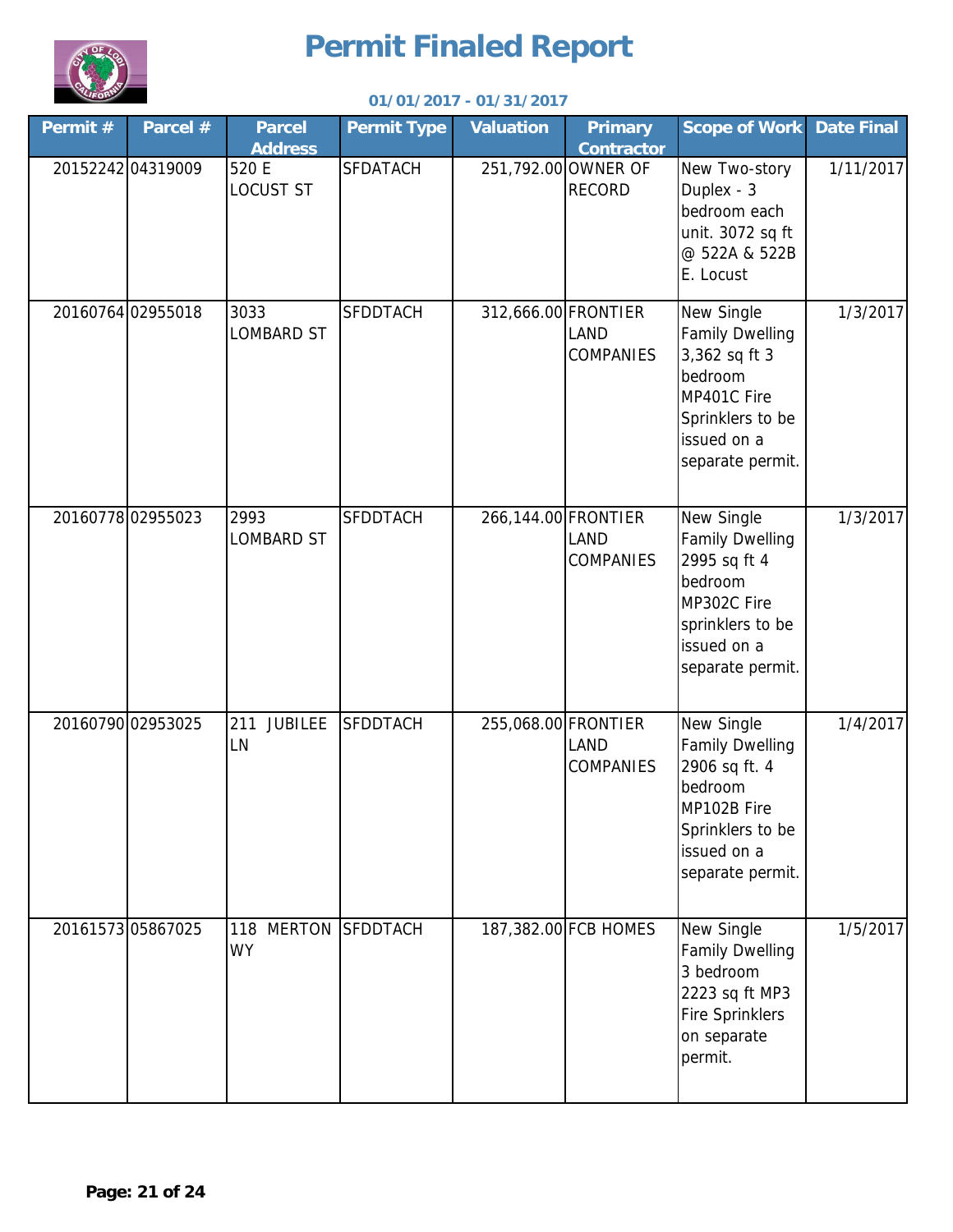

| Permit # | Parcel #          | <b>Parcel</b><br><b>Address</b> | <b>Permit Type</b> | <b>Valuation</b>    | <b>Primary</b><br><b>Contractor</b>  | <b>Scope of Work</b>                                                                                                       | <b>Date Final</b> |
|----------|-------------------|---------------------------------|--------------------|---------------------|--------------------------------------|----------------------------------------------------------------------------------------------------------------------------|-------------------|
|          | 2016157105867042  | 115<br><b>LEBARON BL</b>        | <b>SFDDTACH</b>    |                     | 204,828.00 FCB HOMES                 | New Single<br><b>Family Dwelling</b><br>4 bedroom<br>2369 sq ft. MP3<br><b>Fire Sprinklers</b><br>on a separate<br>permit. | 1/9/2017          |
|          | 20160323 05858053 | 1495<br>CENTENNIAL<br><b>DR</b> | <b>SFDDTACH</b>    |                     | 386,435.00 OWNER OF<br><b>RECORD</b> | New Single<br><b>Family Dwelling</b><br>4 bedroom<br>2815 sq ft. Fire<br>Sprinklers to be<br>on a separate<br>permit.      | 1/10/2017         |
|          | 20161579 05867022 | 2930 KORDIA<br>AV               | <b>SFDDTACH</b>    |                     | 202,935.00 FCB HOMES                 | New Single<br><b>Family Dwelling</b><br>3 bedroom<br>2354 sq ft MP2<br><b>Fire Sprinklers</b><br>on a separate<br>permit   | 1/11/2017         |
|          | 20160957 02953028 | 2664<br><b>TIFFANY ST</b>       | <b>SFDDTACH</b>    | 214,654.00 FRONTIER | <b>LAND</b><br><b>COMPANIES</b>      | New single<br>family dwelling,<br>4 bedroom<br>2486 sf.<br>Rosegate Plan<br>201X                                           | 1/17/2017         |
|          | 20161586 05867043 | 109 LEBARON<br>BL               | <b>SFDDTACH</b>    |                     | 201,661.00 FCB HOMES                 | New Single<br><b>Family Dwelling</b><br>3 bedroom<br>2354 sq ft MP2<br><b>Fire Sprinklers</b><br>on a separate<br>permit   | 1/17/2017         |
|          | 20161576 05867019 | 2912 KORDIA<br>AV               | <b>SFDDTACH</b>    |                     | 198,723.00 FCB HOMES                 | New Single<br><b>Family Dwelling</b><br>3 bedroom<br>2311 sq ft MP2<br><b>Fire Sprinklers</b><br>on a separate<br>permit   | 1/19/2017         |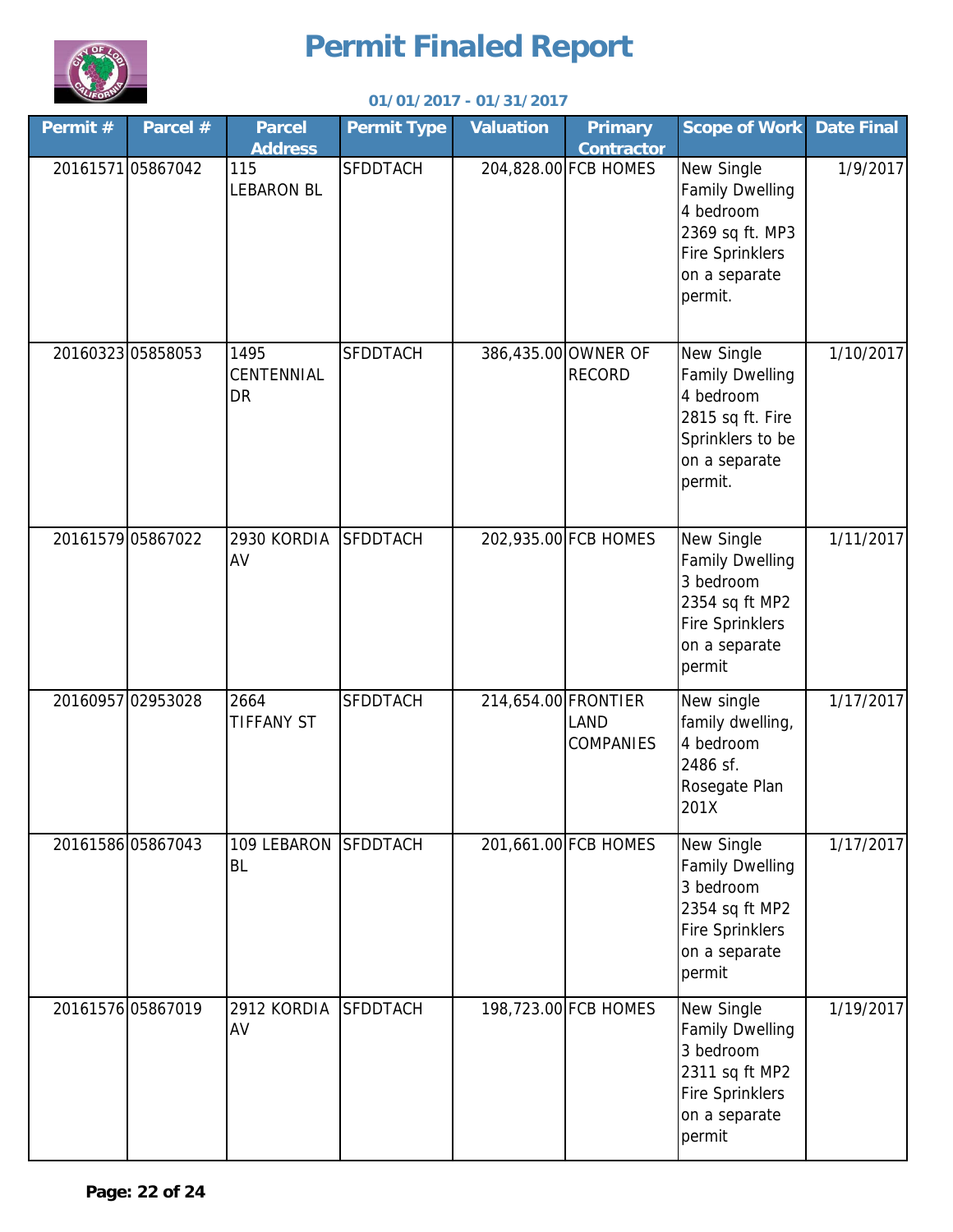

| Permit #          | Parcel #          | <b>Parcel</b><br><b>Address</b>          | <b>Permit Type</b> | <b>Valuation</b>    | <b>Primary</b><br><b>Contractor</b>                    | <b>Scope of Work</b>                                                                                                                | <b>Date Final</b> |
|-------------------|-------------------|------------------------------------------|--------------------|---------------------|--------------------------------------------------------|-------------------------------------------------------------------------------------------------------------------------------------|-------------------|
|                   | 20160950 02956050 | 3047<br><b>ARTISTRY</b><br><b>STREET</b> | <b>SFDDTACH</b>    |                     | 226,746.00 FRONTIER<br><b>LAND</b><br><b>COMPANIES</b> | New Single<br><b>Family Dwelling</b><br>3 bedroom<br>2615 sq ft<br>MP202-B. Fire<br>Sprinklers to be<br>on a separate<br>permit.    | 1/26/2017         |
| 20161580 05867021 |                   | 2924<br><b>KORDIA AV</b>                 | <b>SFDDTACH</b>    |                     | 204,753.00 FCB HOMES                                   | New Single<br><b>Family Dwelling</b><br>4 bedroom,<br>2367 sq ft,<br>MP3, Fire<br>Sprinklers on a<br>separate permit.               | 1/27/2017         |
|                   | 20161227 02956055 | 3017<br><b>ARTISTRY ST</b>               | <b>SFDDTACH</b>    | 224,499.00 FRONTIER | LAND<br><b>COMPANIES</b>                               | New Single<br><b>Family Dwelling</b><br>2555 sq ft 4<br>bedroom<br>MP202 Fire<br>Sprinklers to be<br>issued on a<br>separate permit | 1/31/2017         |
|                   | 2016158305867045  | 108<br><b>LEBARON BL</b>                 | <b>SFDDTACH</b>    |                     | 204,828.00 FCB HOMES                                   | New Single<br><b>Family Dwelling</b><br>3 bedroom.<br>2369 sq ft.<br>MP3, Fire<br>Sprinklers on a<br>separate permit.               | 1/31/2017         |
|                   | 20163420 04305010 | 230 S<br><b>SCHOOL ST</b>                | <b>SIGN</b>        |                     | 1,800.00 GARYS SIGNS<br>AND SCREEN                     | "King's Closet"<br>Install non-<br>illuminated 1/4"<br>thick alupanel<br>letter and logo<br>on building<br>fascia                   | 1/12/2017         |
|                   | 2016226201527006  | 2305 EILERS<br>LN                        | <b>SWIMPOOL</b>    |                     | 42,744.00 OWNER OF<br><b>RECORD</b>                    | New swimming<br>pool & spa                                                                                                          | 1/18/2017         |
|                   |                   |                                          |                    |                     |                                                        |                                                                                                                                     |                   |